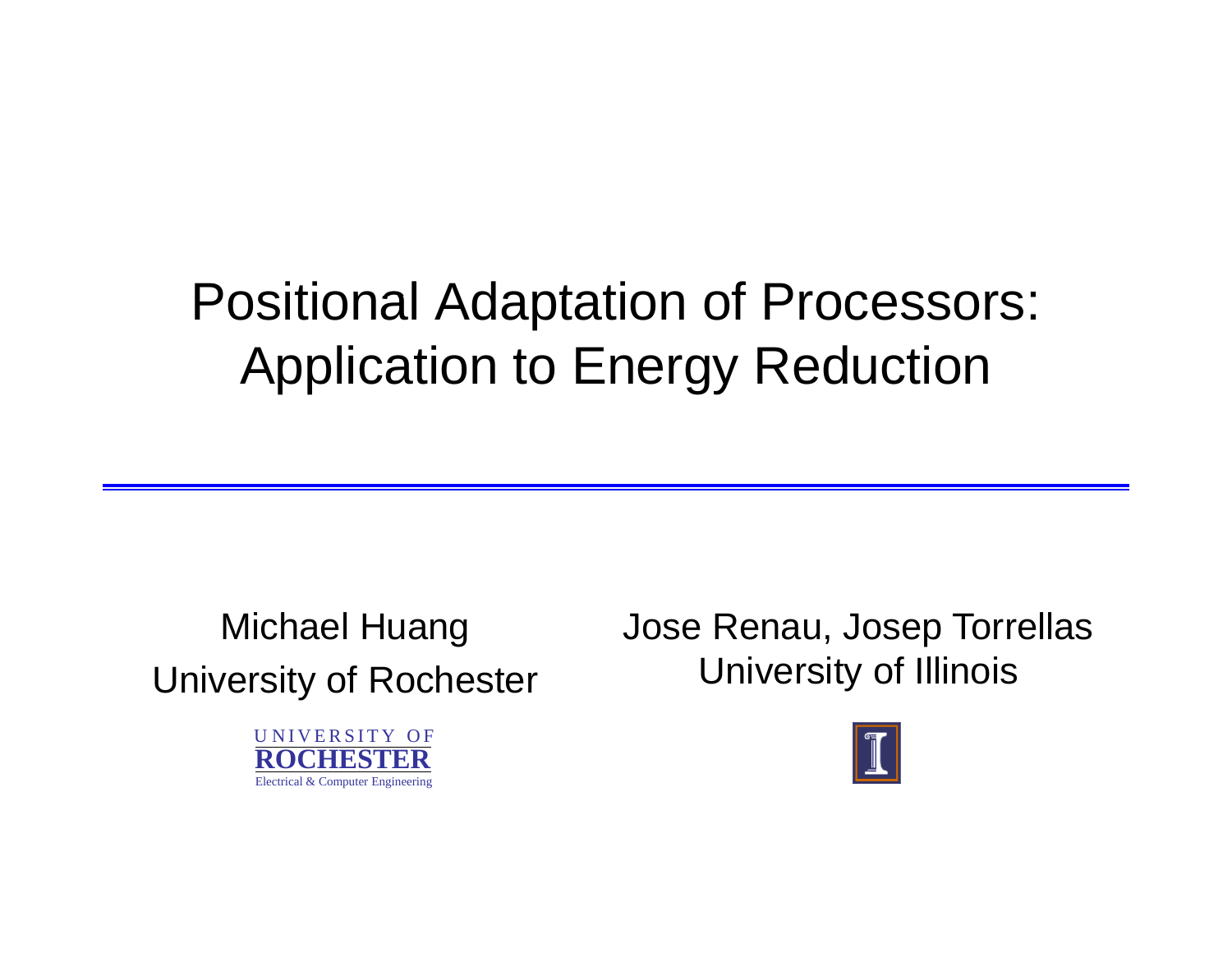## **Motivation**

- Adaptivity is increasingly important
	- –Wider variety of applications
	- –More complex applications
	- <sup>⇒</sup>Behavior (demand) changes within/across apps
- …and more common
	- –Different architectural components will be adaptable



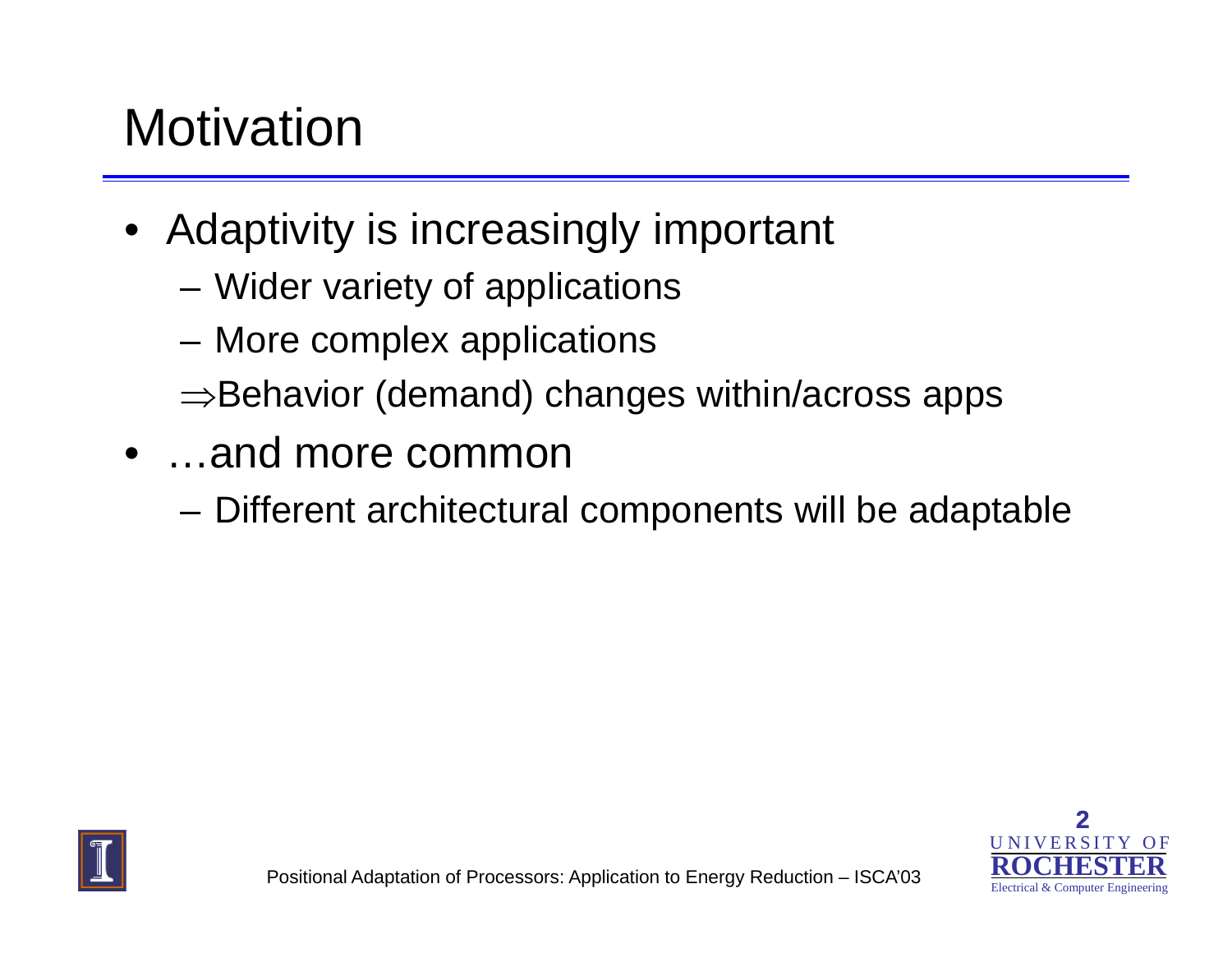# Motivation (cont)

 $\bullet$ Controlling adaptation has to be precise





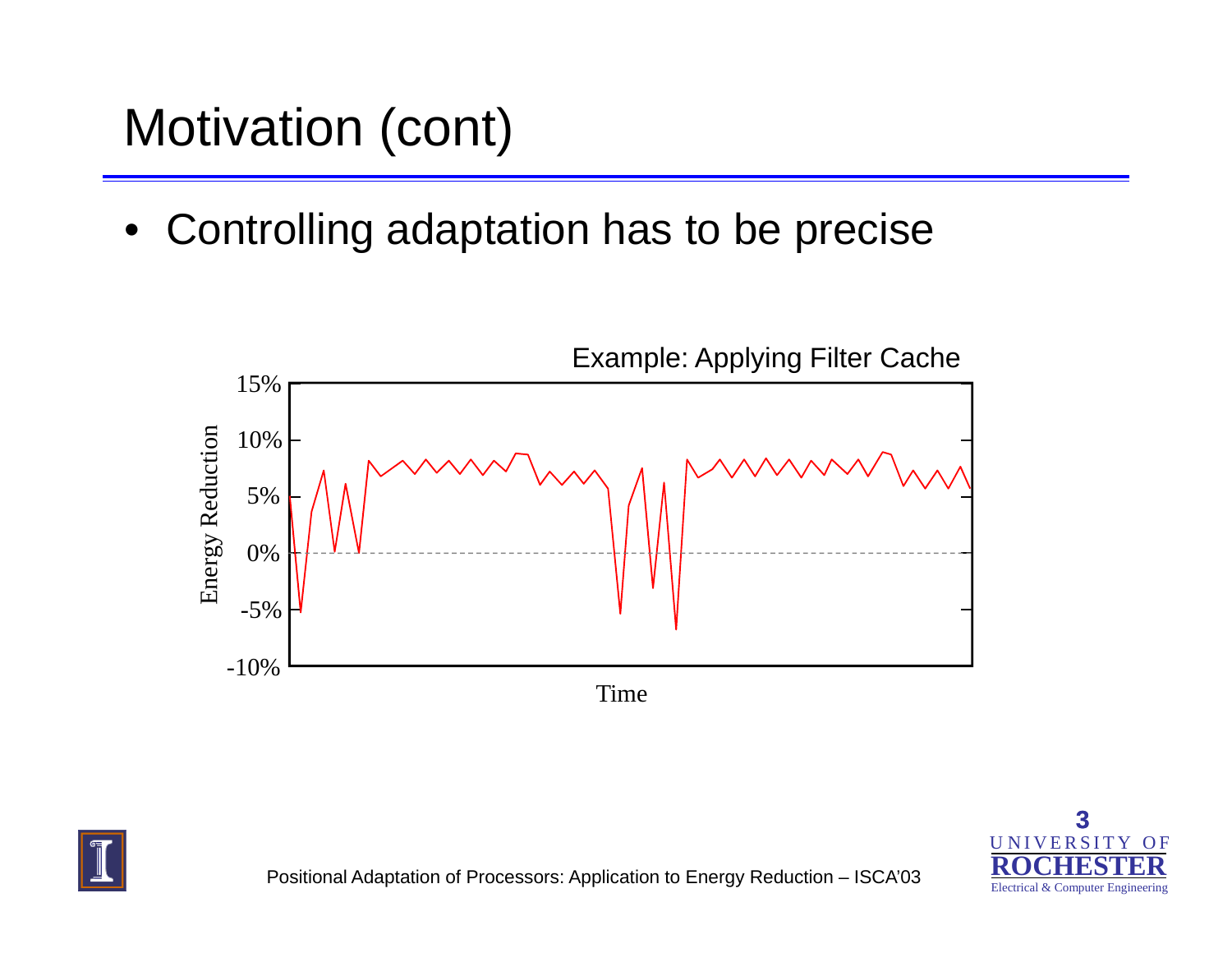#### Contribution: Positional Adaptation

- Adaptation tied to code position (address)
	- –– Testing the effects of adaptations
	- –Applying adaptations
- Advanta ges
	- and the state of the More accurate in assessing effects
	- –More effective adaptation: global scheduling

⇒More effective than conventional tem poral solution



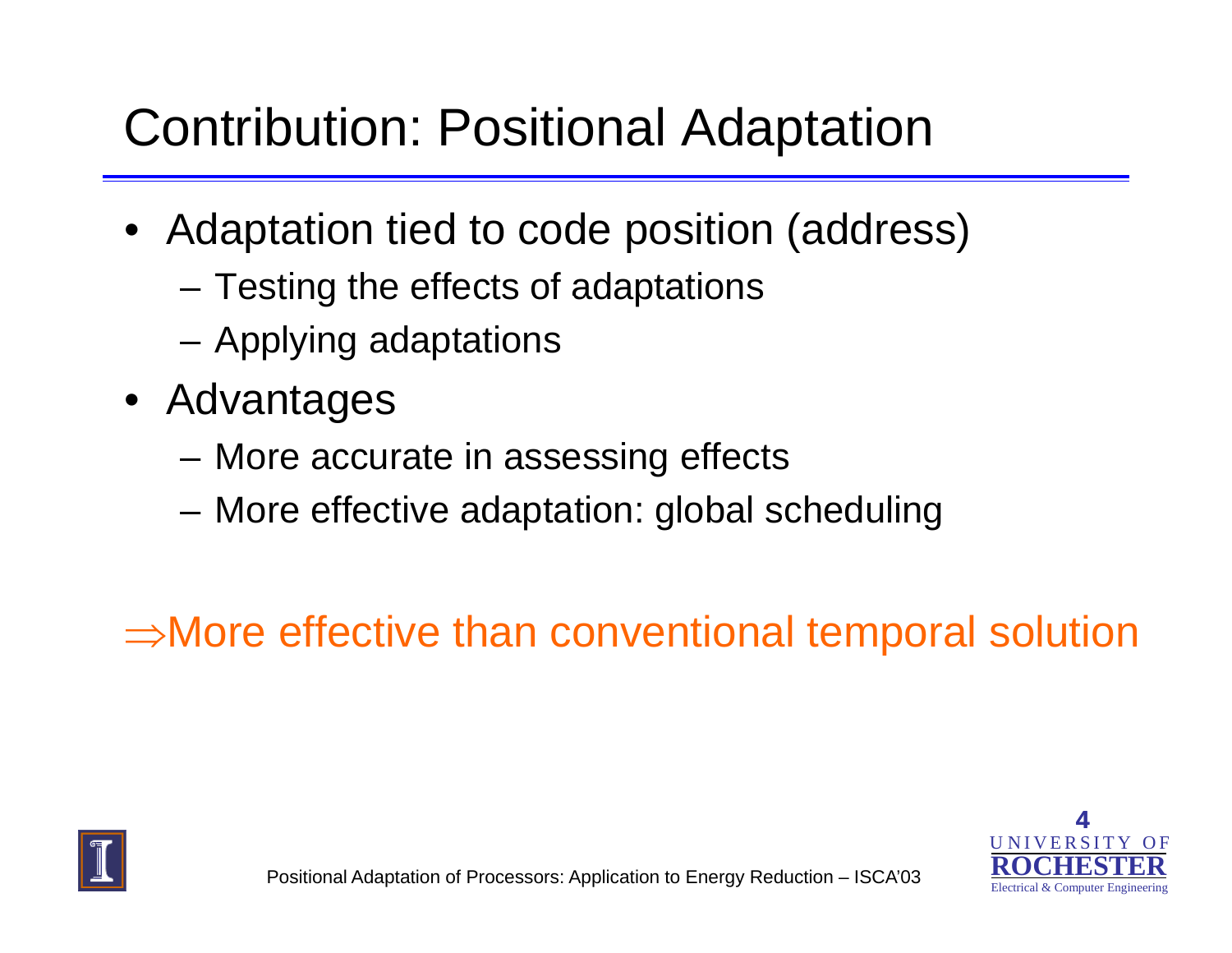# **Outline**

- Mechanisms of positional adaptation
- $\bullet$ Different implementations
- Evaluation/Discussion
- Related work
- Conclusions



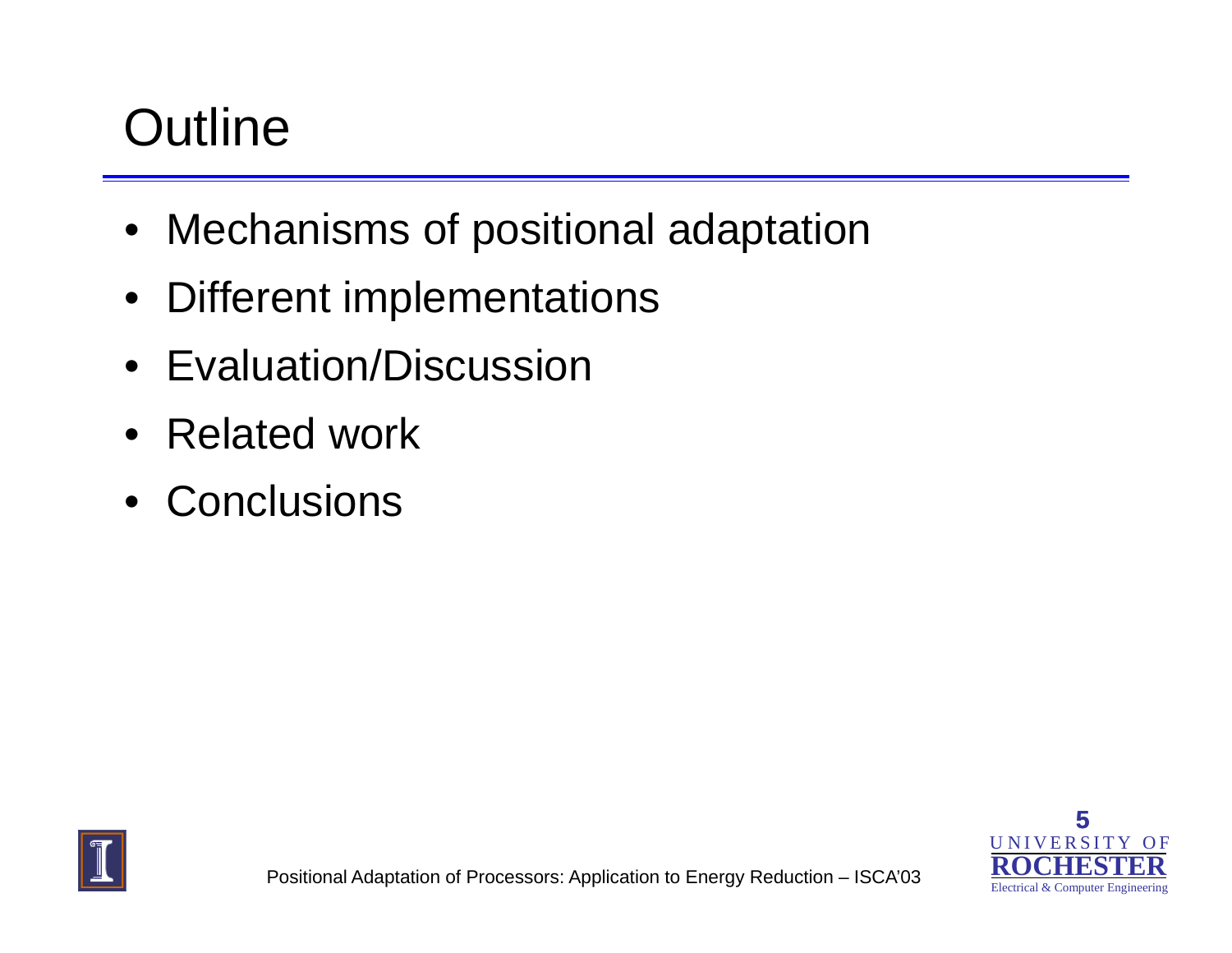#### Conventional Adaptation: *Temporal*

- A simple algorithm DEETM'
	- –Huang *et al* [MICRO'00] *et. al.* [MICRO 00]IPC



- • Improvement: variable interval
	- –- Balasubramonian [MICRO'00]: Phase change detection
	- and the state of the Dhodapkar [ISCA'02]: Unnecessary tuning inhibition

 $\Rightarrow$  Testing and application (of adaptation) tied to time



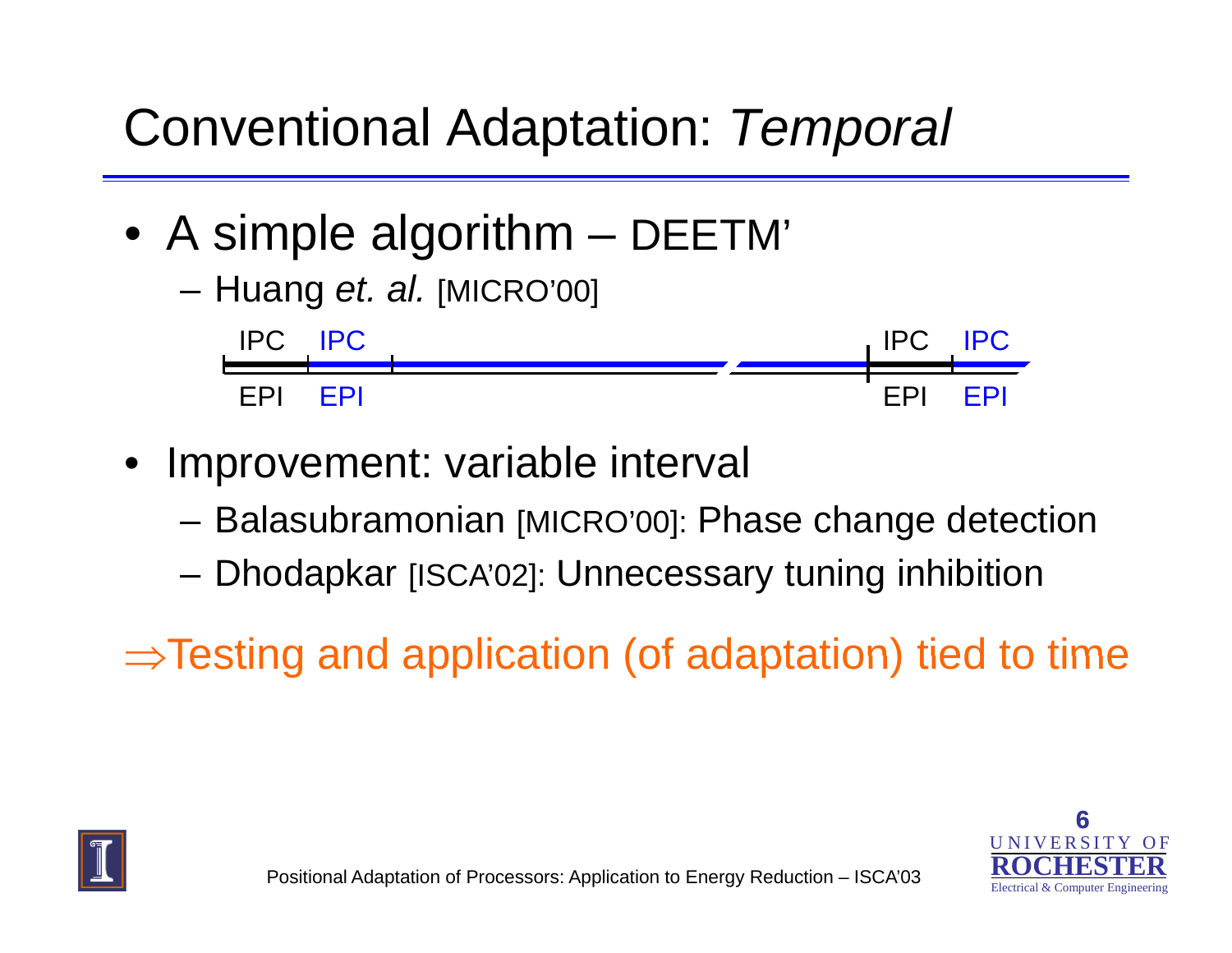## Problems with Temporal Adaptation



- Testing on different code sections
- Applying chosen adaptation on yet a different section



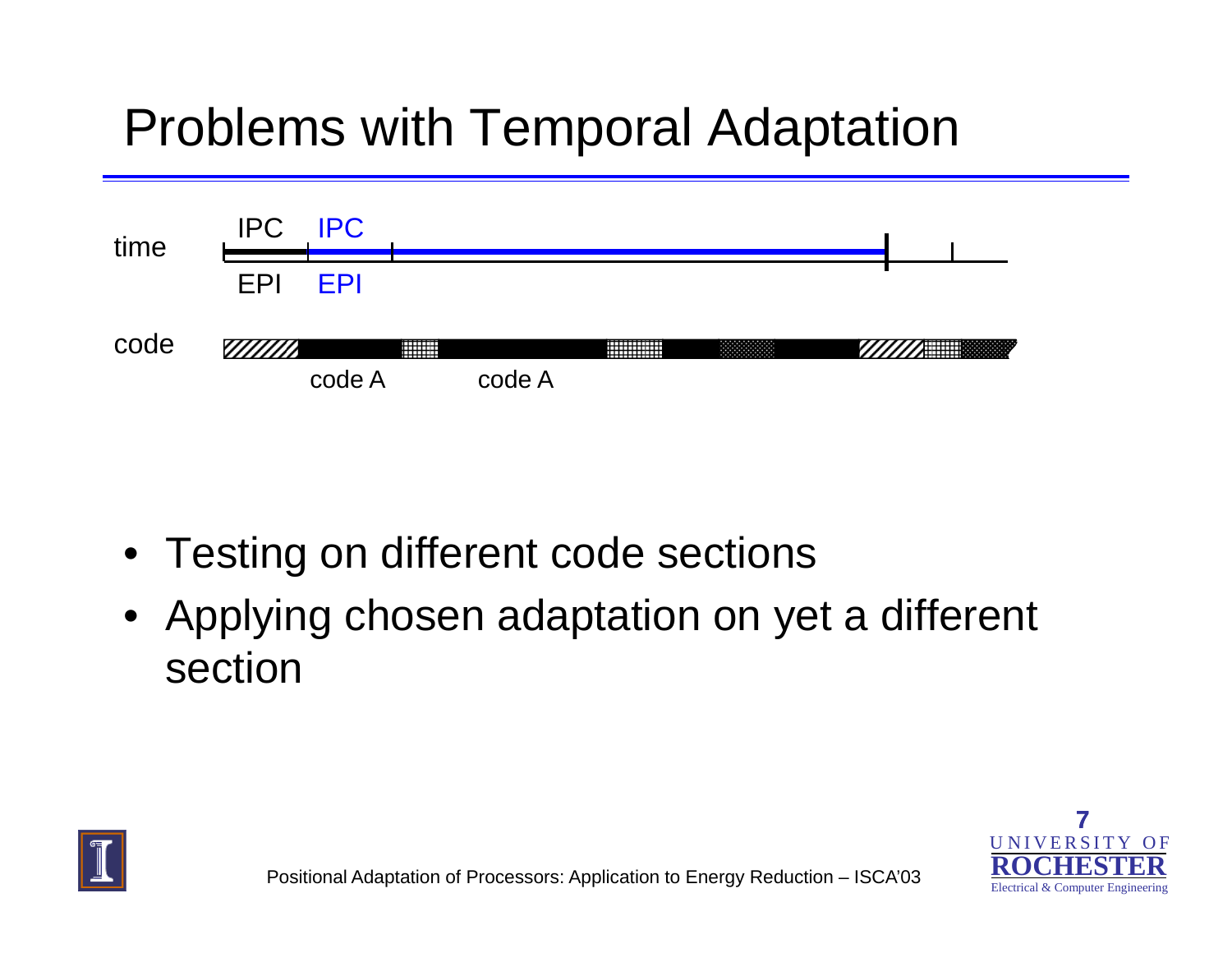#### Proposed Adaptation: *Positional*

- Testing and application tied to code address
	- –– Less variation: more accurate testing
	- –Enables *global* adaptation control

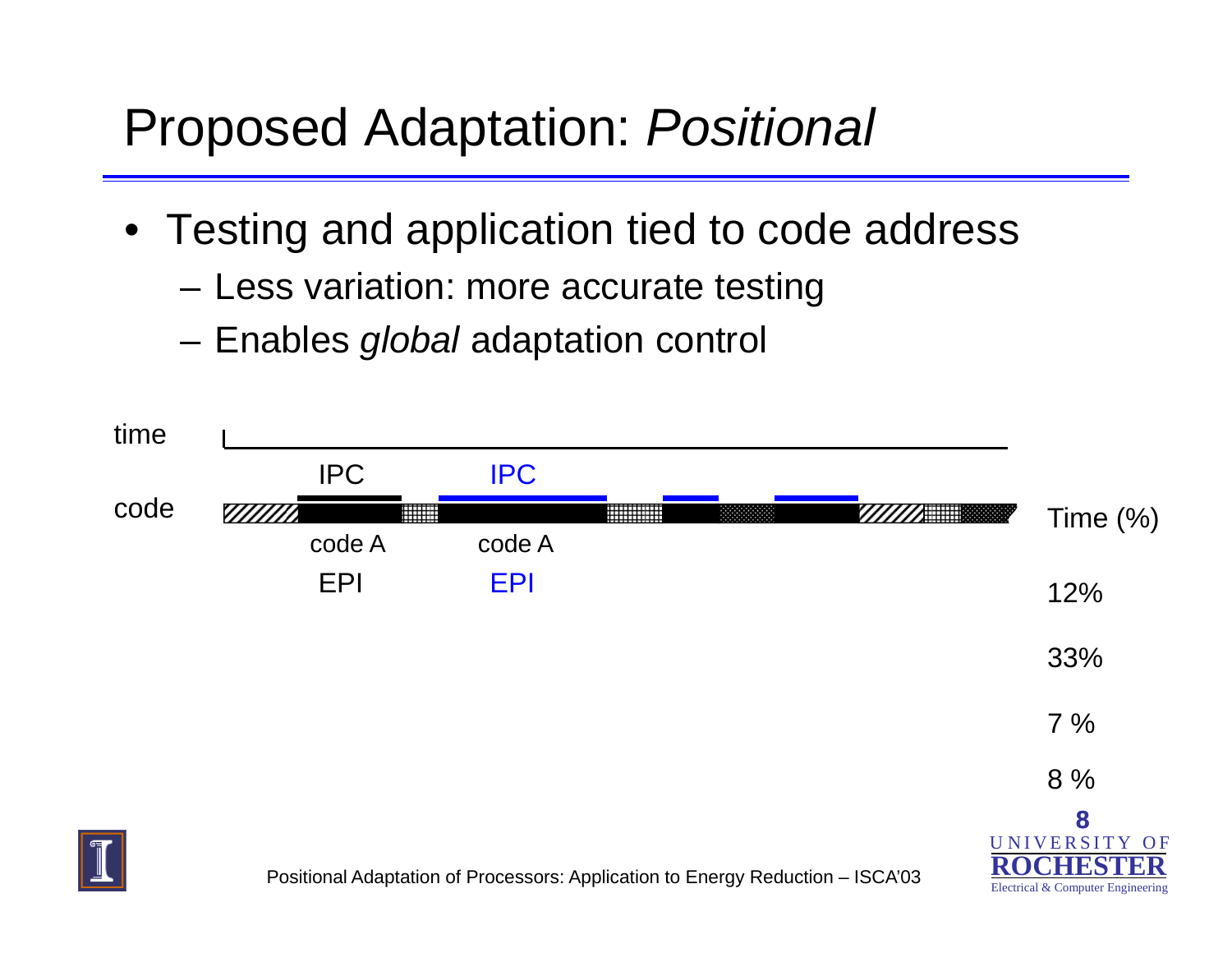## Implementing Positional Adaptation

- $\bullet$ When to adapt: instrumentation (e.g. major subroutines)
- What to adapt: decision



#### WHAT



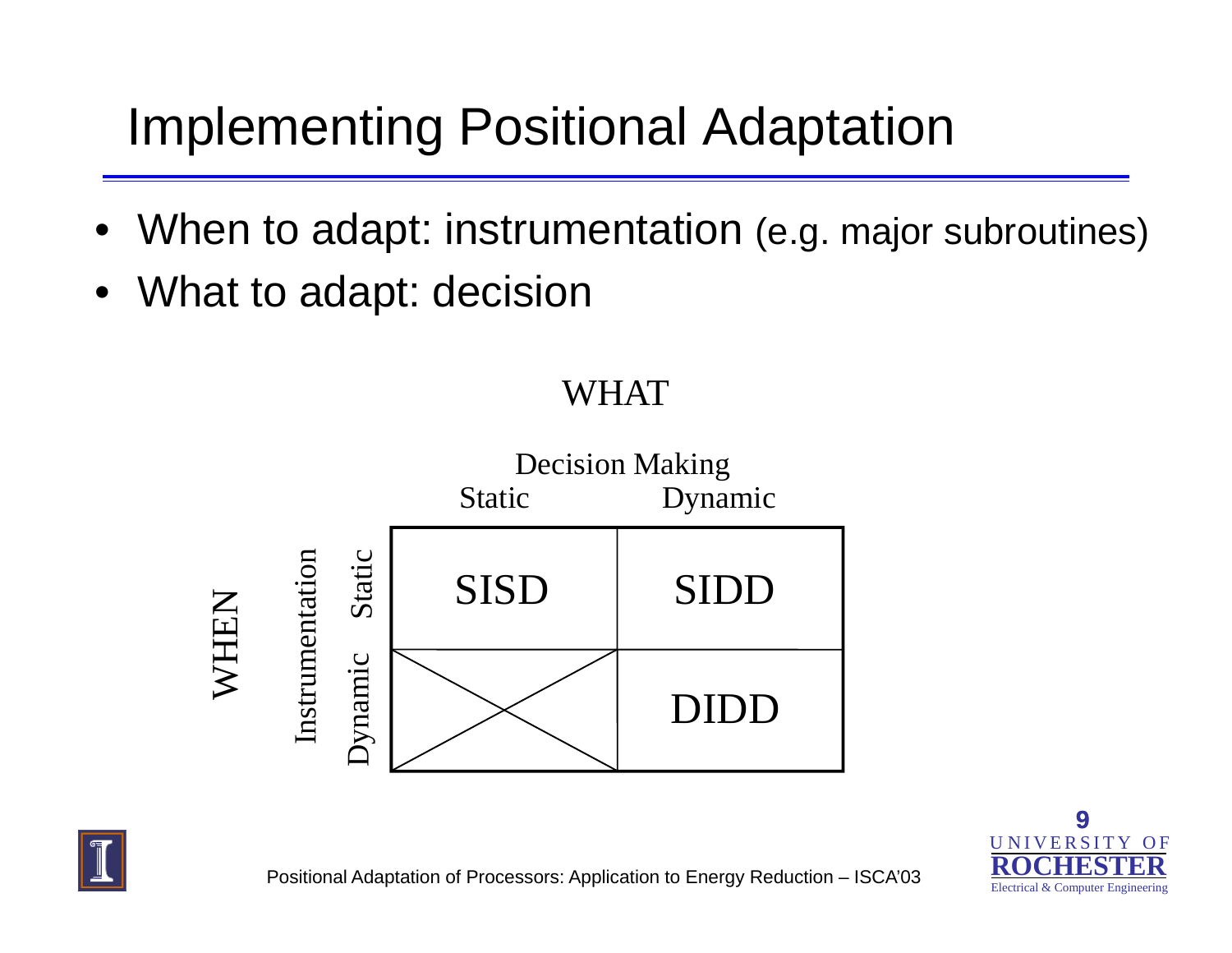#### SISD: Deciding *When & What* Statically

#### WHAT







Positional Adaptation of Processors: Application to Energy Reduction – ISCA'03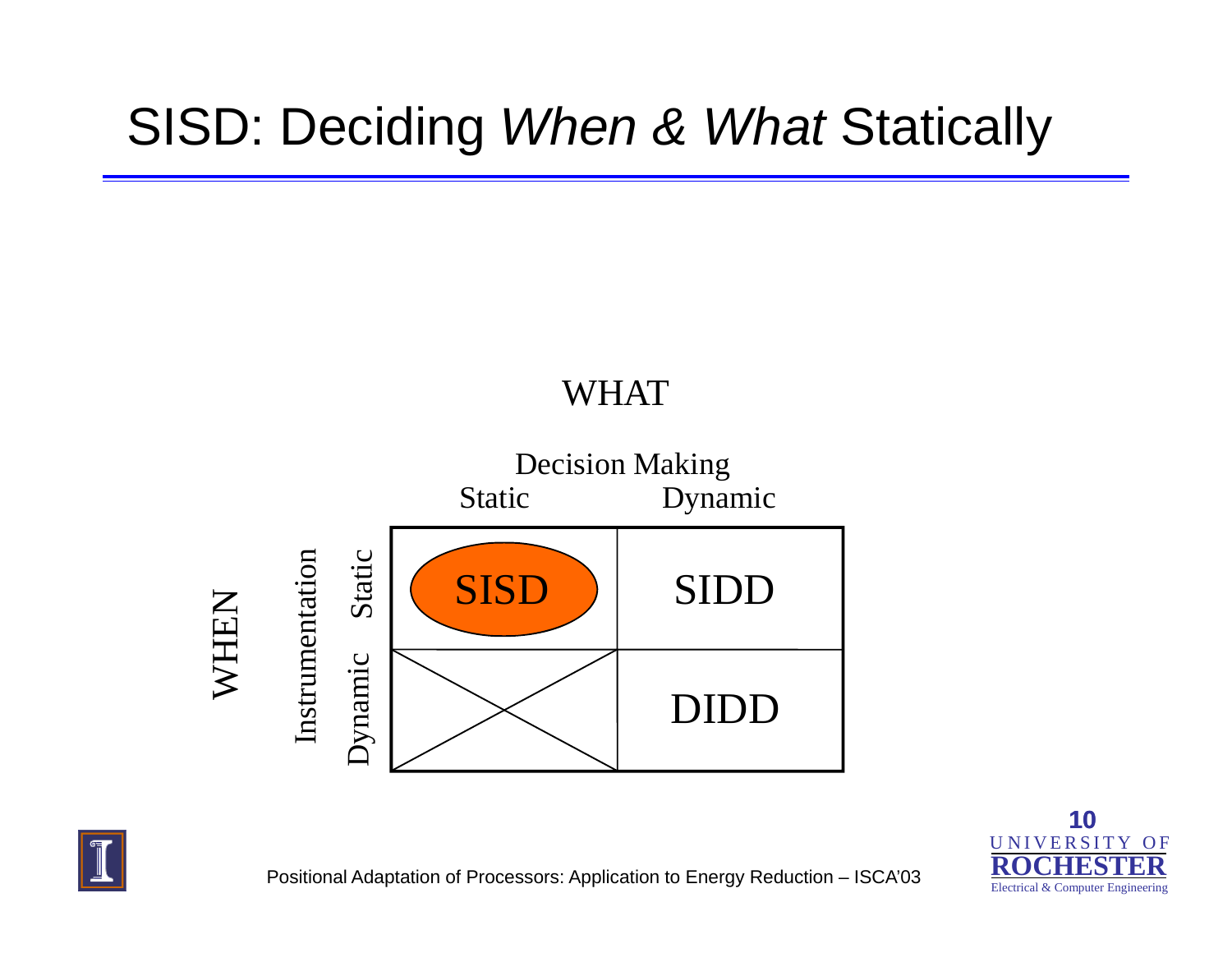#### SISD: Deciding *When & What* Statically







Positional Adaptation of Processors: Application to Energy Reduction – ISCA'03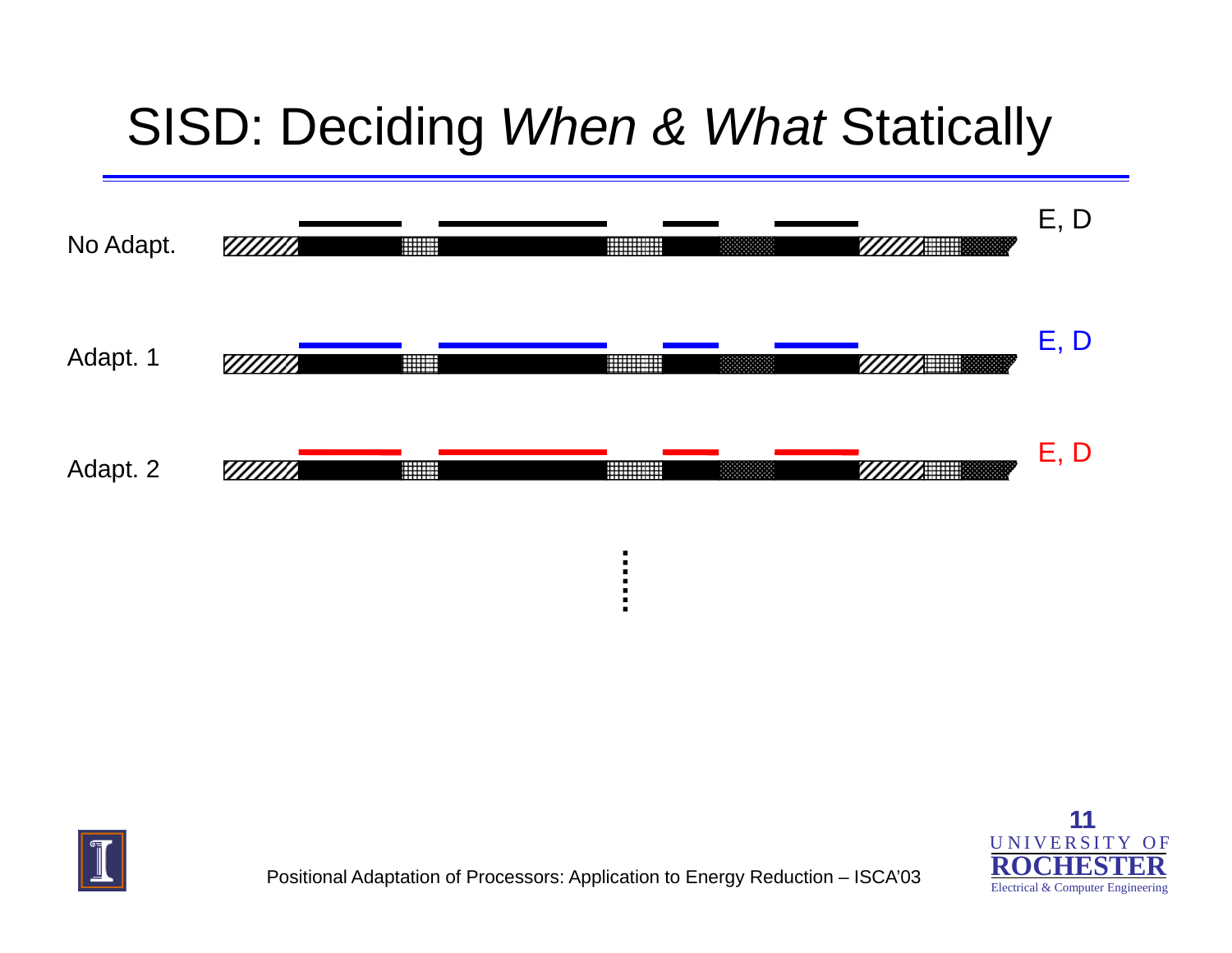#### SISD: Deciding *When & What* Statically

Off-line profiling of ΔD, ΔE

- –– Per adaptation technique  $\, \big\} \,$  a pair  $\qquad \Delta \mathrm{D}$  =  $\mathrm{D}_{\mathrm{activated}}$  -  $\mathrm{D}_{\mathrm{orig}}$  – Per subroutine
- Per subroutine

| a pair |  |
|--------|--|

$$
\Delta E = E_{orig} - E_{activated}
$$

$$
\Delta D = D_{activated} - D_{orig}
$$

|                  | Adapt <sub>1</sub>                     | Adapt <sub>2</sub>                                                                                    |                                    | Adapt <sub>m</sub>                 |  |
|------------------|----------------------------------------|-------------------------------------------------------------------------------------------------------|------------------------------------|------------------------------------|--|
| sub <sub>1</sub> | $(\Delta D_{i,j}, \Delta E_{i,j})$     | $\begin{array}{cccccccccccccc} \bullet & \bullet & \bullet & \bullet & \bullet & \bullet \end{array}$ | $(\Delta D_{1,3}, \Delta E_{1,3})$ |                                    |  |
| $sub_2$          | $(AD_{2,1}, \Delta E_{2,1})^{\dagger}$ |                                                                                                       |                                    |                                    |  |
|                  |                                        |                                                                                                       |                                    | $(\Delta D_{3,m}, \Delta E_{3,m})$ |  |
| $sub_n$          |                                        | $(\Delta D_{n,2}, \Delta E_{n,2})$                                                                    |                                    |                                    |  |



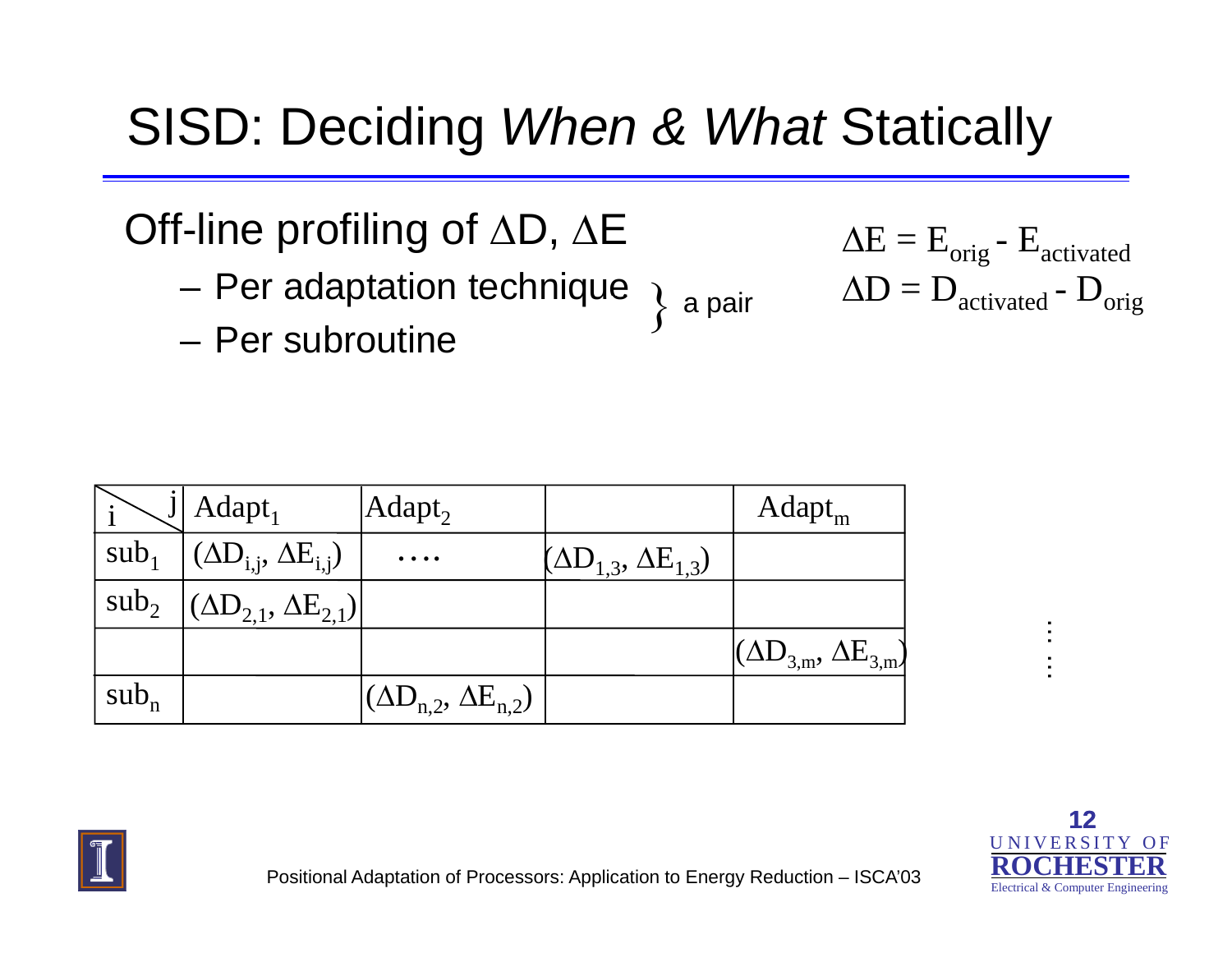#### E-D Tradeoff Differs Greatly across Pairs





Electrical & Computer Engineering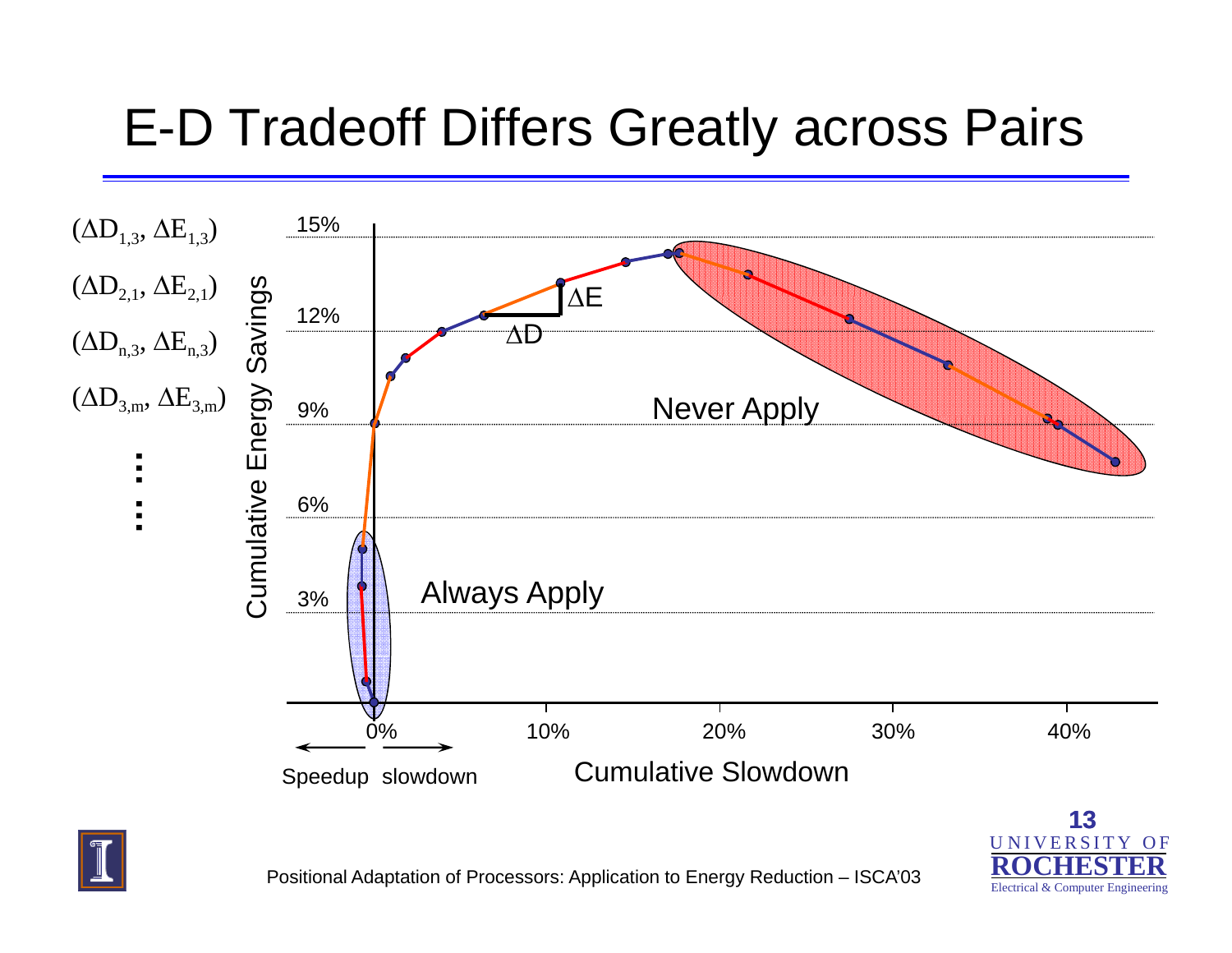#### Trends for Applications





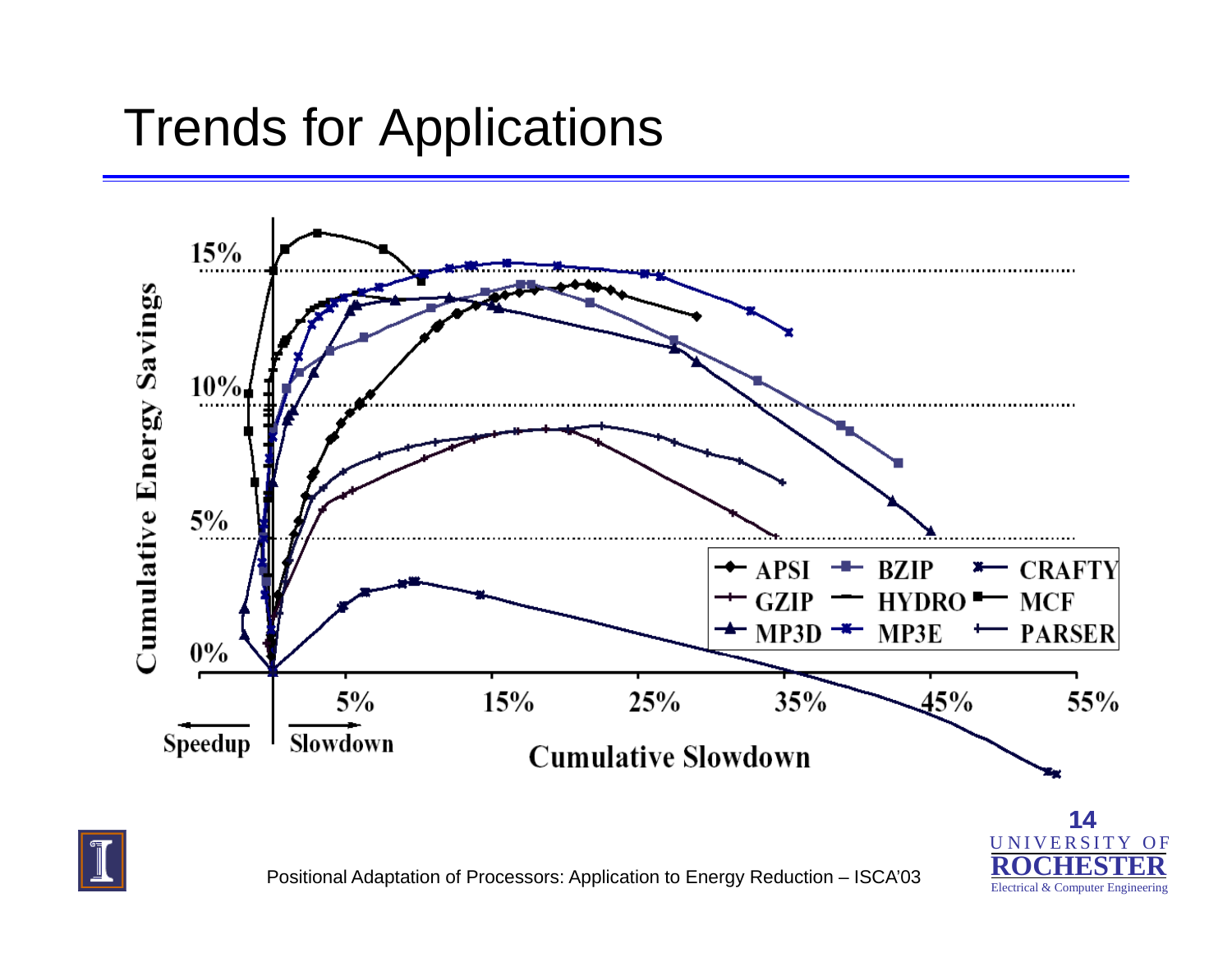## SIDD: Deciding *What* Dynamically

#### WHAT







Positional Adaptation of Processors: Application to Energy Reduction – ISCA'03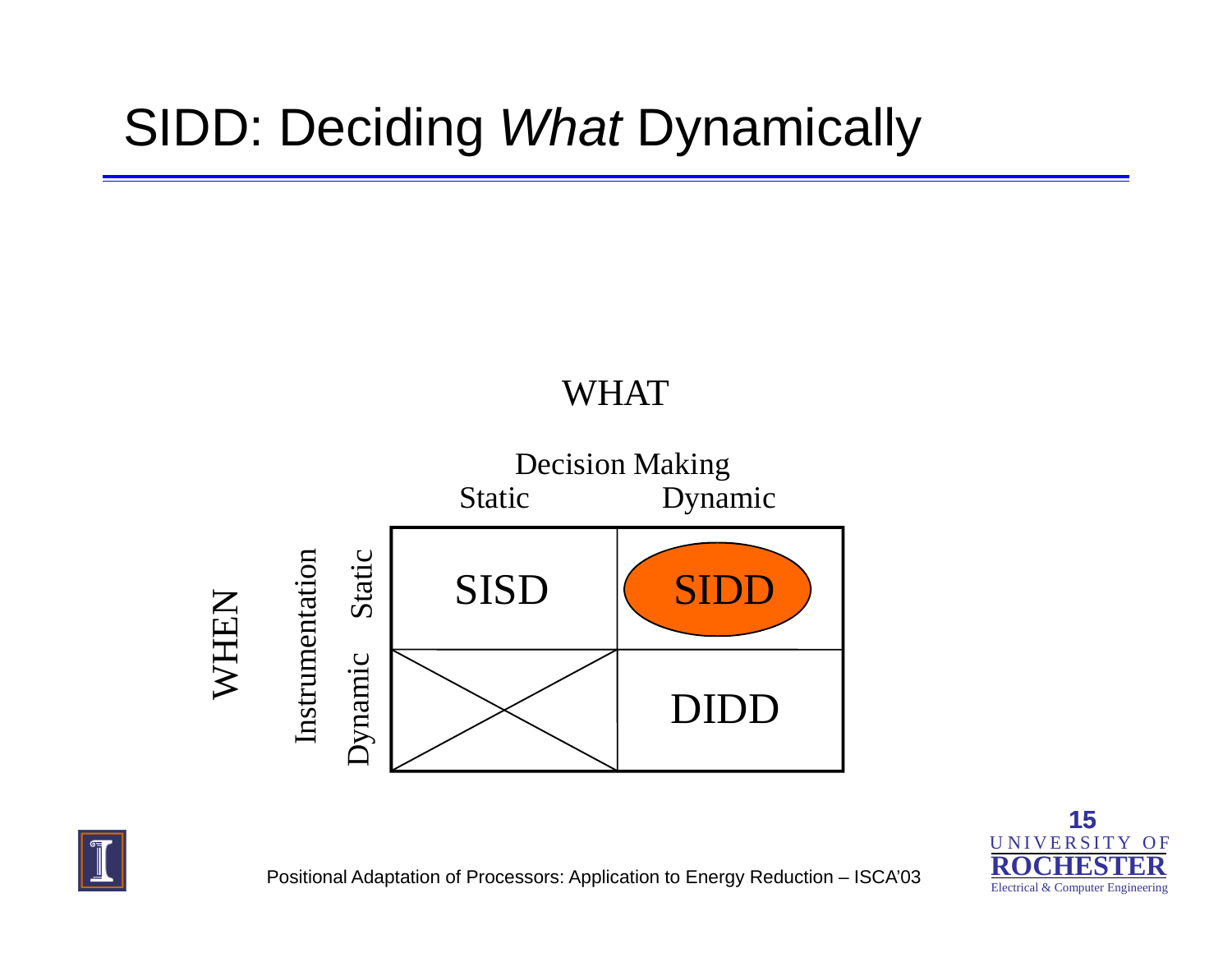#### SIDD: Deciding *What* Dynamically

• Measure  $\Delta \mathsf{D},\,\Delta \mathsf{E}$  for the first few invocations

|                  | Adapt <sub>1</sub>                 | $ Adapt_2 $                                   | Adapt <sub>m</sub> |
|------------------|------------------------------------|-----------------------------------------------|--------------------|
| sub <sub>1</sub> | $(\Delta D_{i,j}, \Delta E_{i,j})$ | $\bullet\quad\bullet\quad\bullet\quad\bullet$ |                    |
| sub <sub>2</sub> |                                    |                                               |                    |
|                  |                                    |                                               |                    |
| $sub_n$          |                                    |                                               |                    |



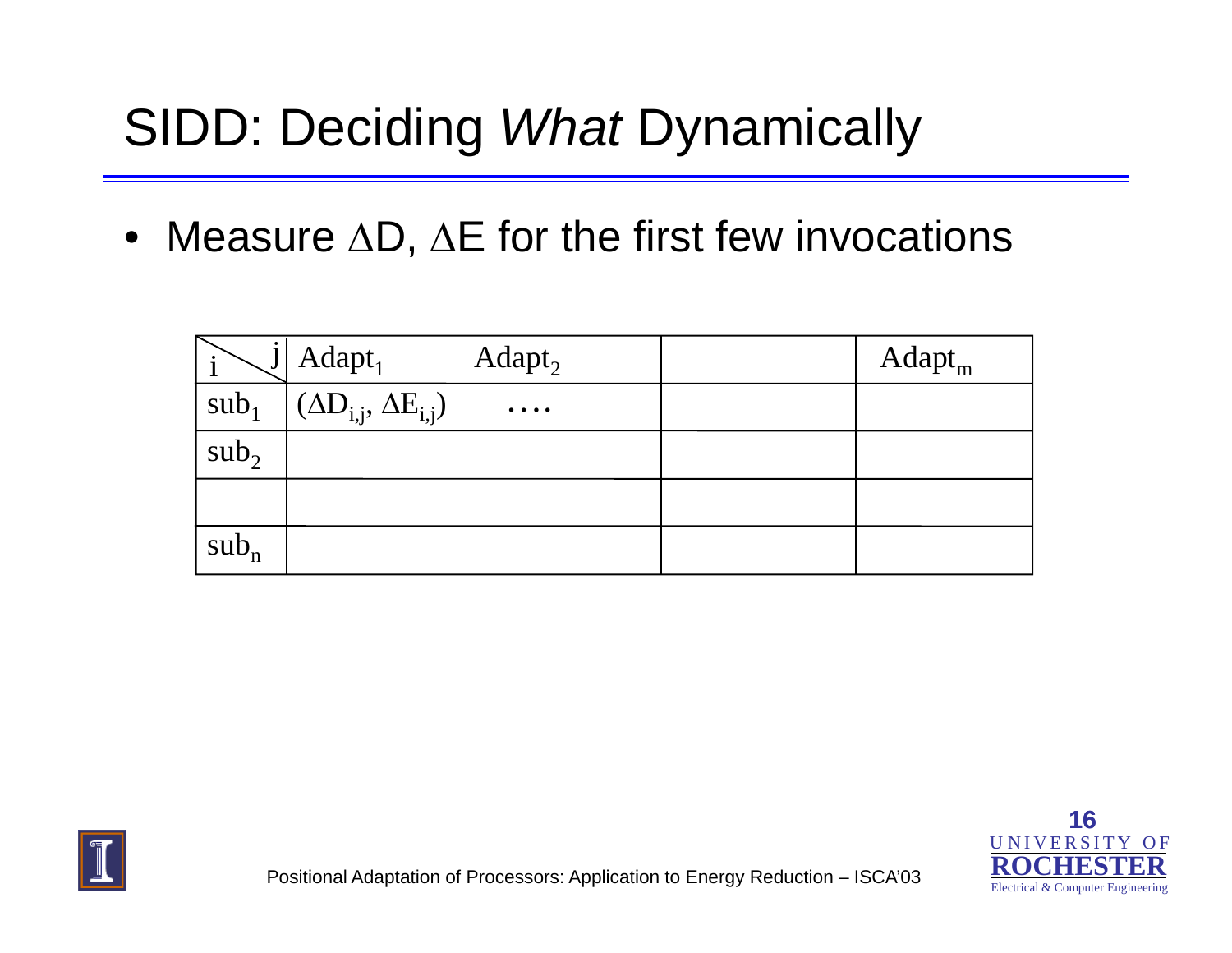#### DIDD: Deciding *When & What* Dynamically

#### WHAT





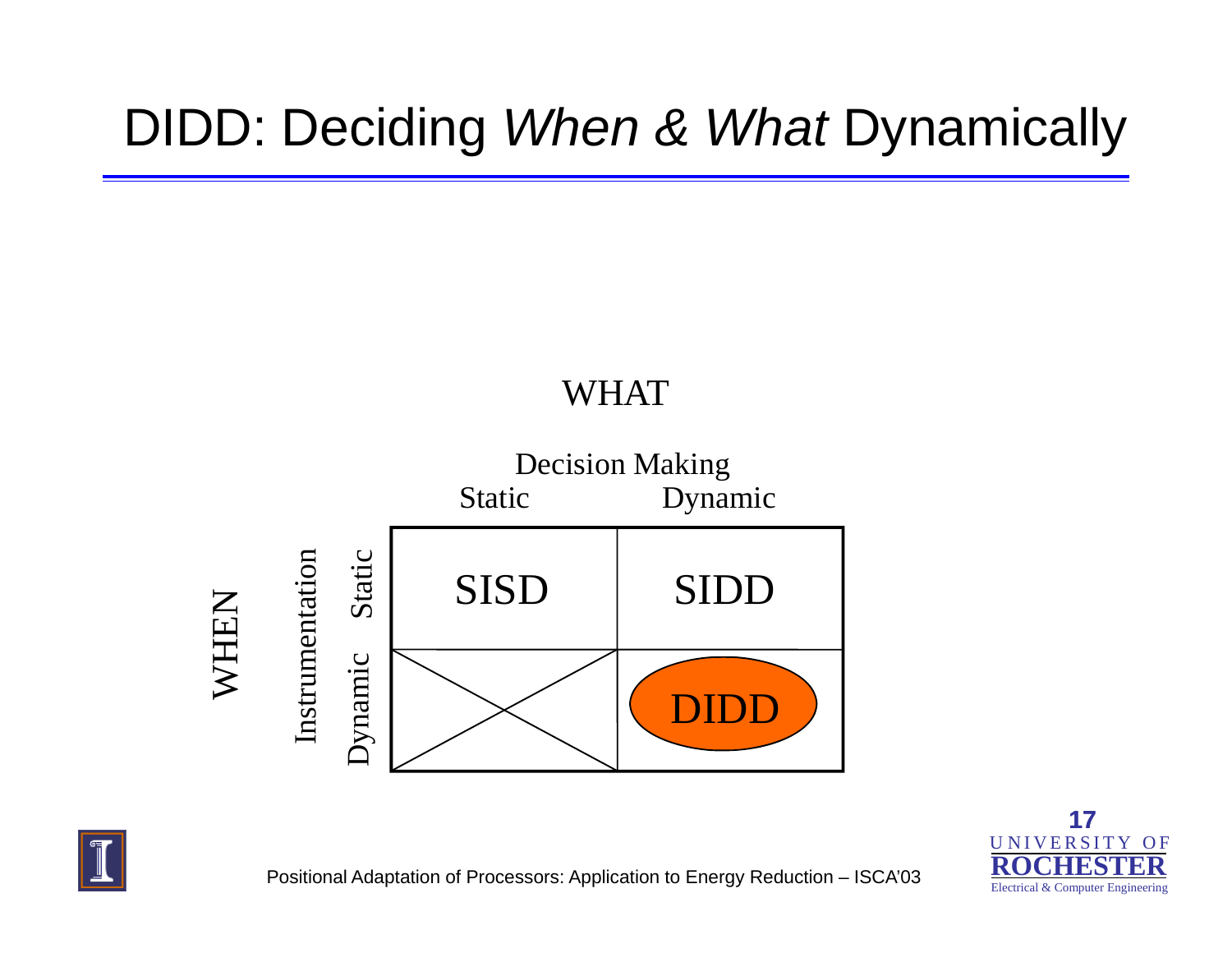## DIDD: Deciding *When & What* Dynamically

#### Use hardware to

- Identify major subroutines
- Facilitate efficient profiling





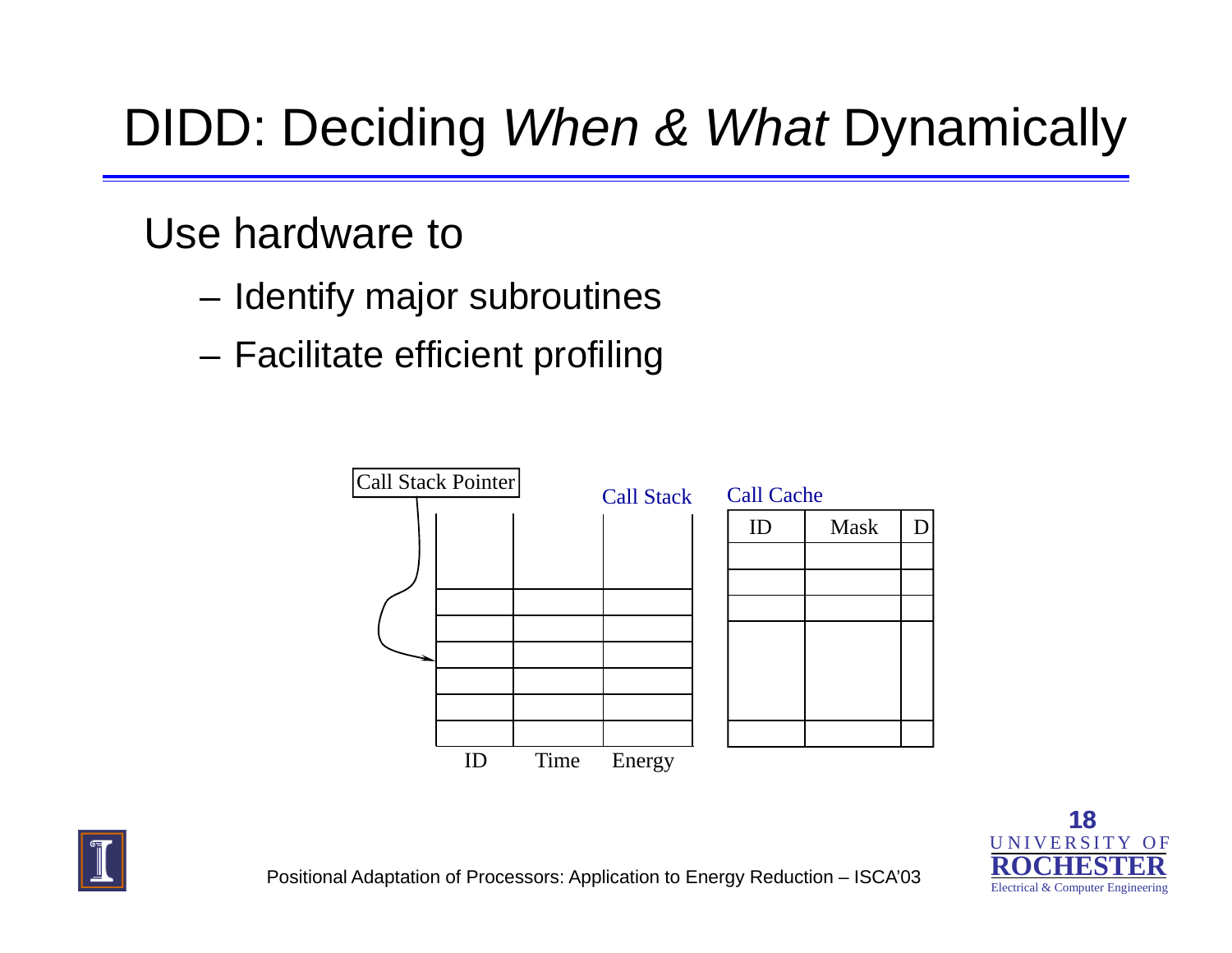#### Tradeoffs for Different Positional Schemes

| <b>Schemes</b> | Pros             | Cons                                        | Target market                                                             |
|----------------|------------------|---------------------------------------------|---------------------------------------------------------------------------|
| <b>SISD</b>    | • Global info    | • Profiling                                 | • Embedded system<br><b>Specialized server</b>                            |
| <b>SIDD</b>    | • Less profiling | • Limited global info<br>• Runtime overhead | • General purpose                                                         |
| DIDD           | • No profiling   | • As SIDD + Hardware<br>support             | • Unavailable<br>offline profile:<br>e.g. dynamically<br>generated binary |



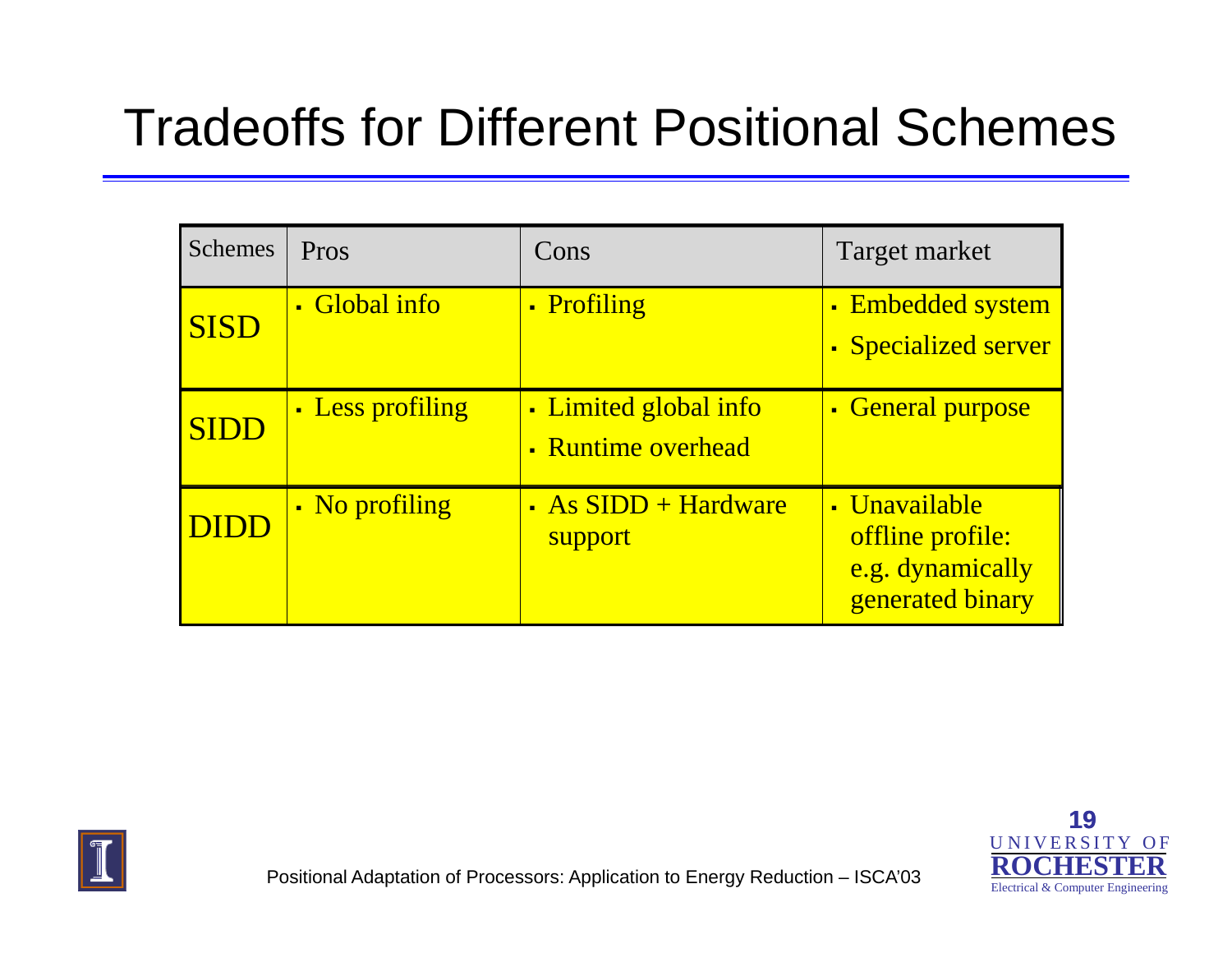#### Experimental Setup

- Processor: 6-issue OOO
- Mem System: 32KB L1 <sup>+</sup> 512KB L2 <sup>+</sup> 2 Rambus
- Variety of applications
	- SPEC-Int: bzip2, crafty, gzip, mcf, parser SPEC-FP: apsi, hydro2d Multimedia: mp3enc, mp3dec
- Energy largely based on Wattch [Brooks'00 ]



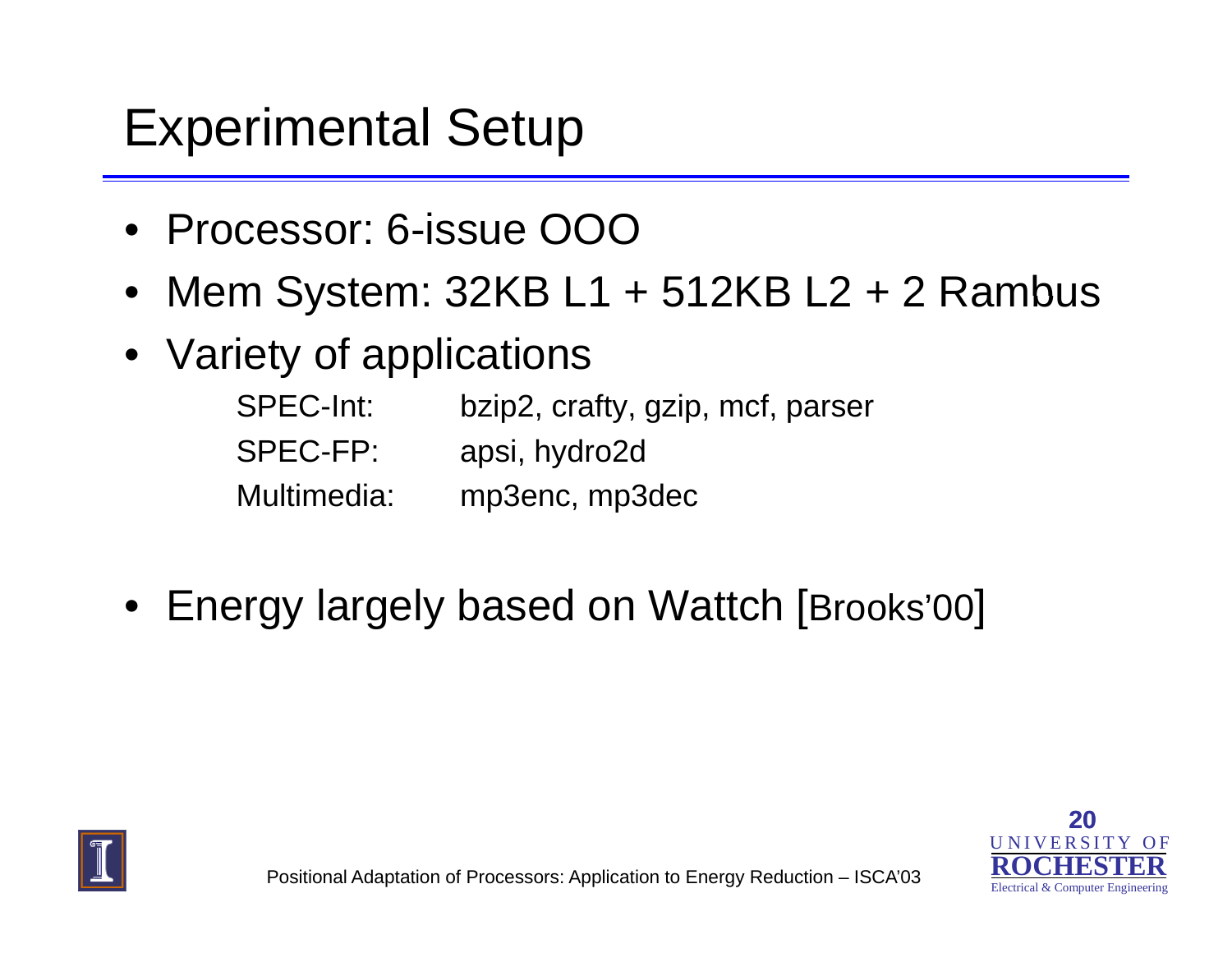## Adaptive Low-Power Techniques

- Adaptations (framework not limited to these):
	- Instruction filter cache
	- –D-L1 phased cache
	- Disable slave FU cluster
- Save energy at a performance cost





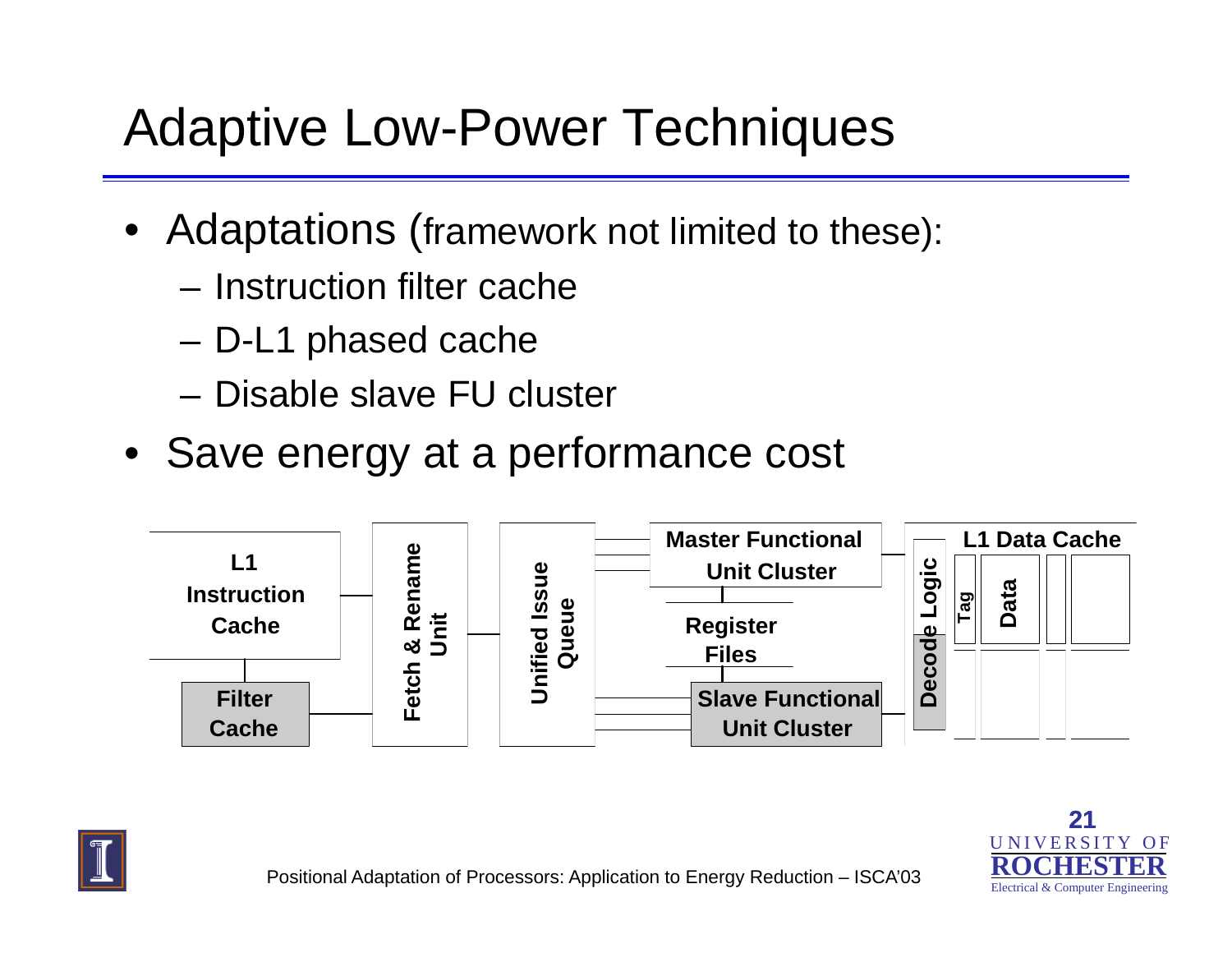# Schemes Compared

- Ideal: best our low-power techniques can do
- Positional
	- SISD
	- –SIDD
	- DIDD
- Tem poral
	- and the state of the DEETM' (interval: 1,10, and 100 μs): [Huang *et. al.*]
	- and the state of the Rochester: [Balasubramonian *et. al.*]
	- and the state of the Rochester': enhancement from [Dhodapkar *et. al.*]



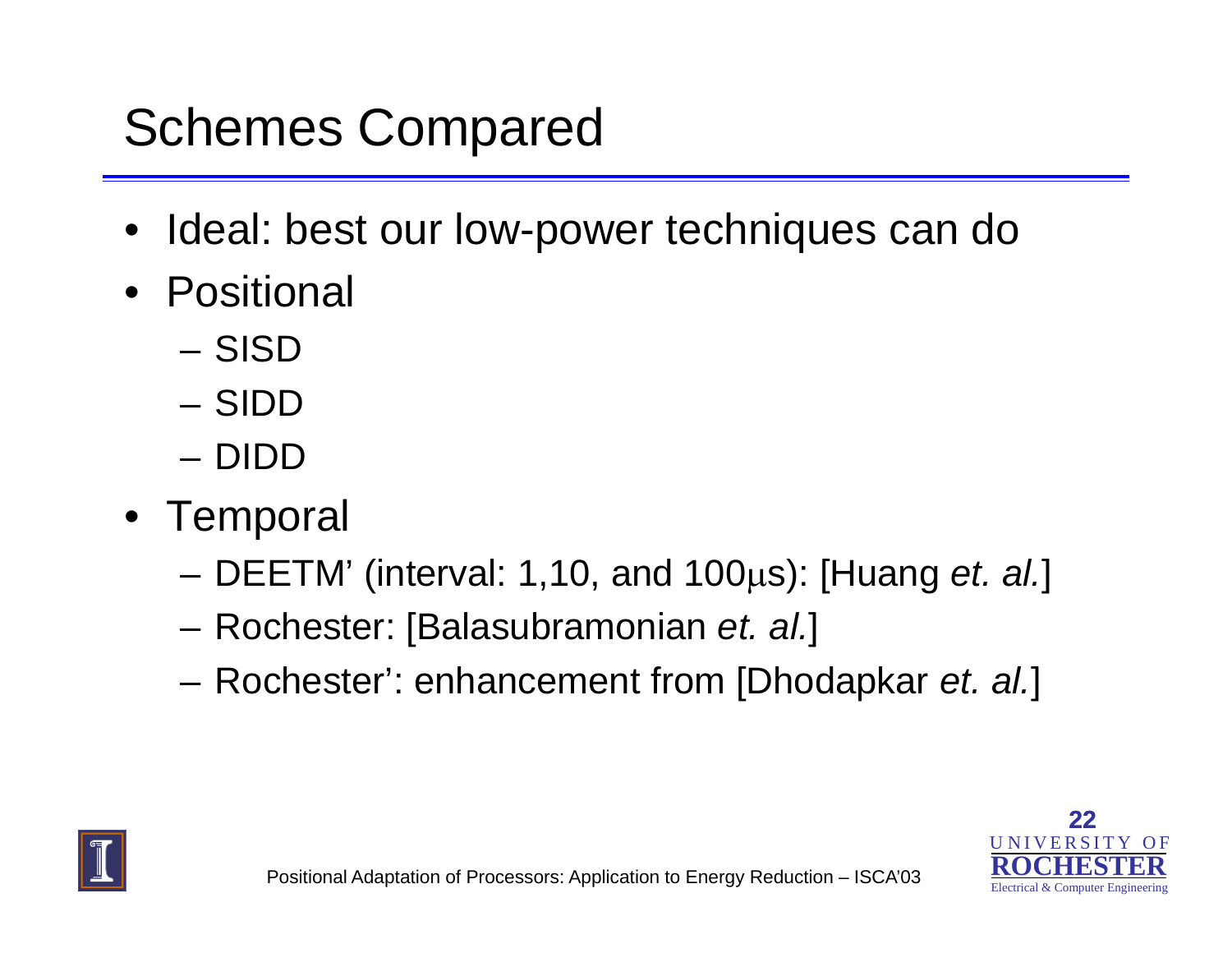#### Positional Schemes More Effective



Positional Adaptation of Processors: Application to Energy Reduction – ISCA'03

U N I V E R S I T Y O F **ROCHESTER**Electrical & Computer Engineering

**23**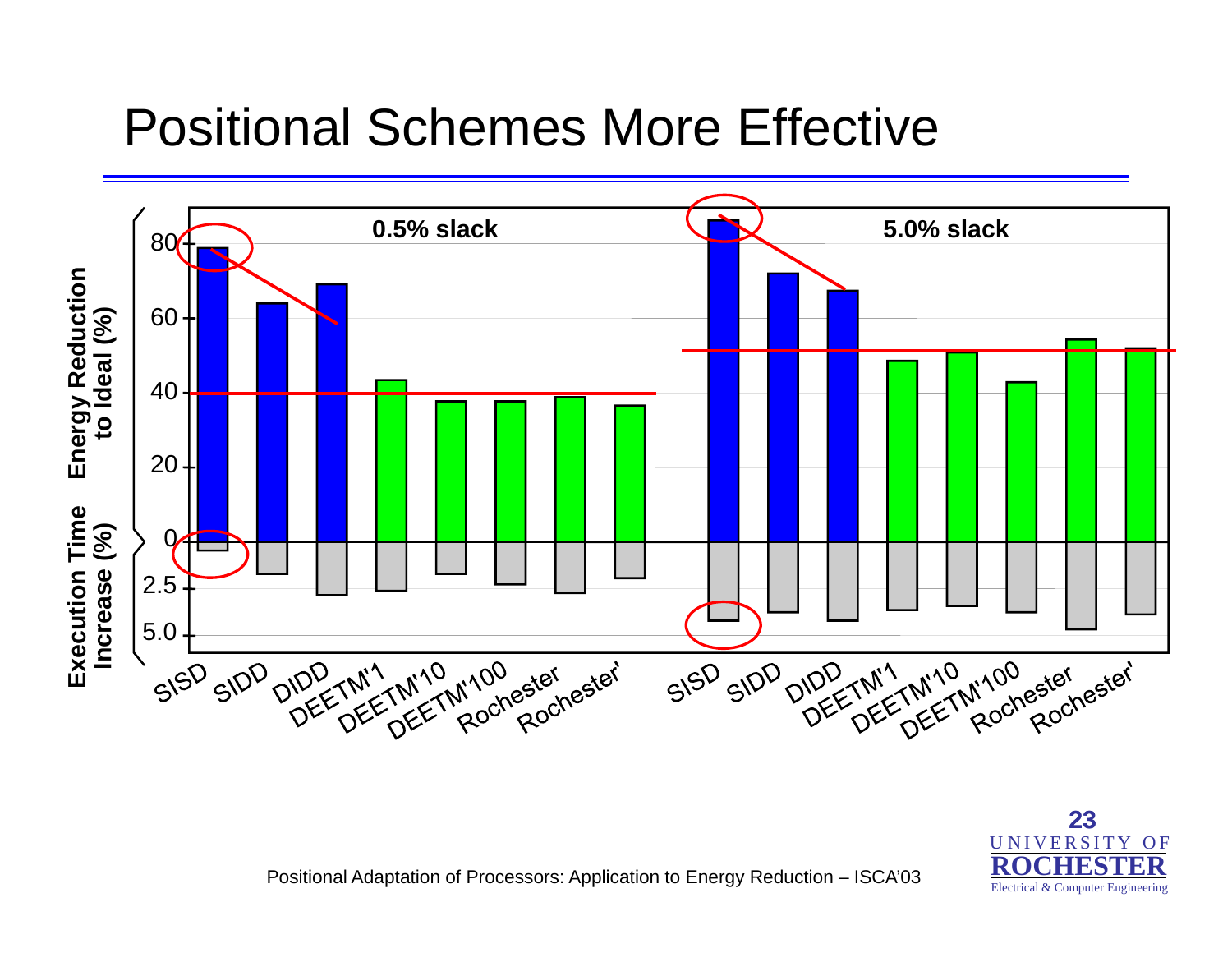#### Key Observations

- Positional schemes are more effective than temporal ones
	- and the state of the Especially under small slack
- SISD (static *when & what* ) is close to ideal <sup>⇒</sup>Code behavior in major subroutines appears largely homogenous (to our low-power techniques)



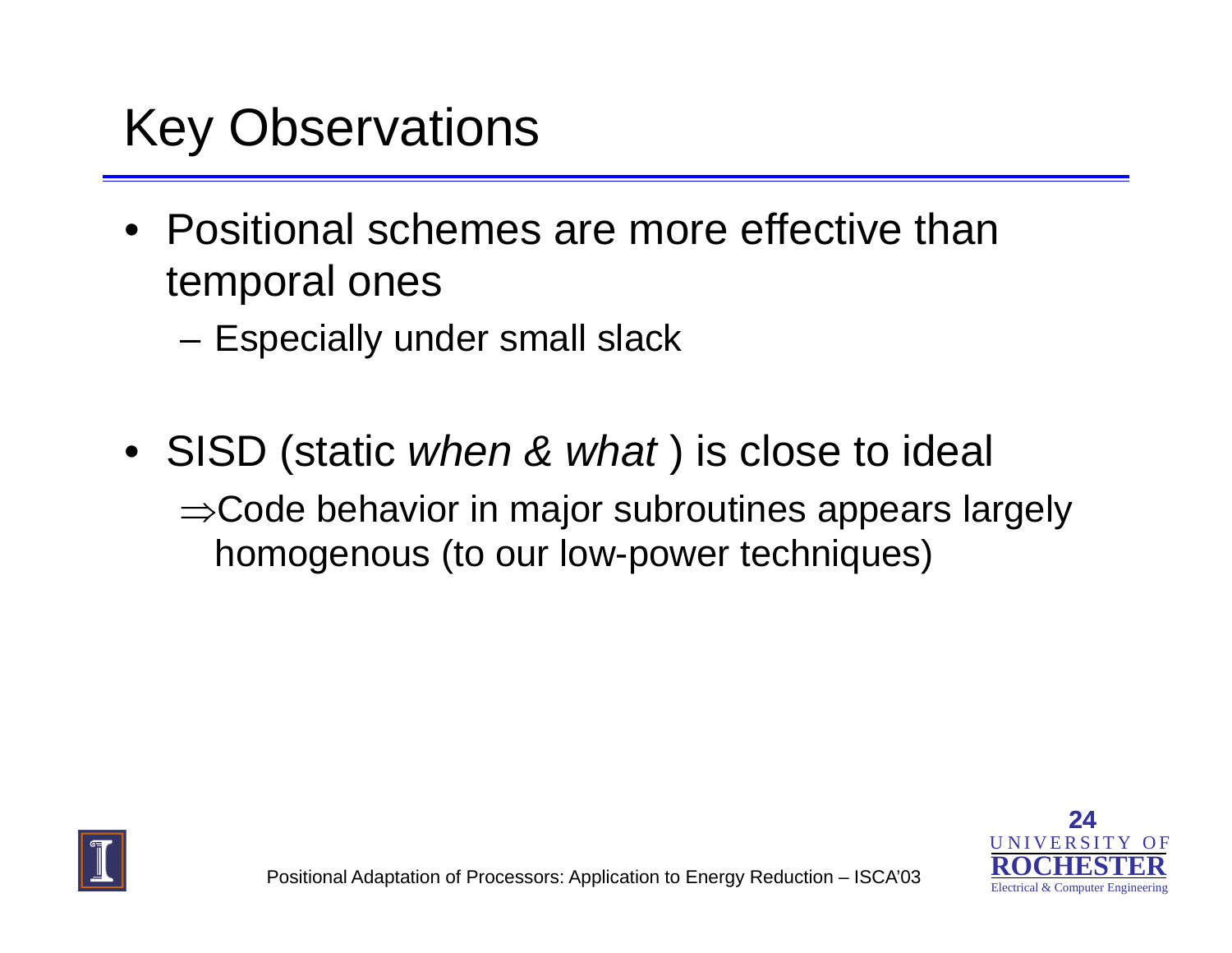# Accuracy in the Testing Period

 $\bullet$ Behavior fluctuation across intervals w/o adaptations



<sup>⇒</sup>Lower fluctuation for positional: more accurate testing



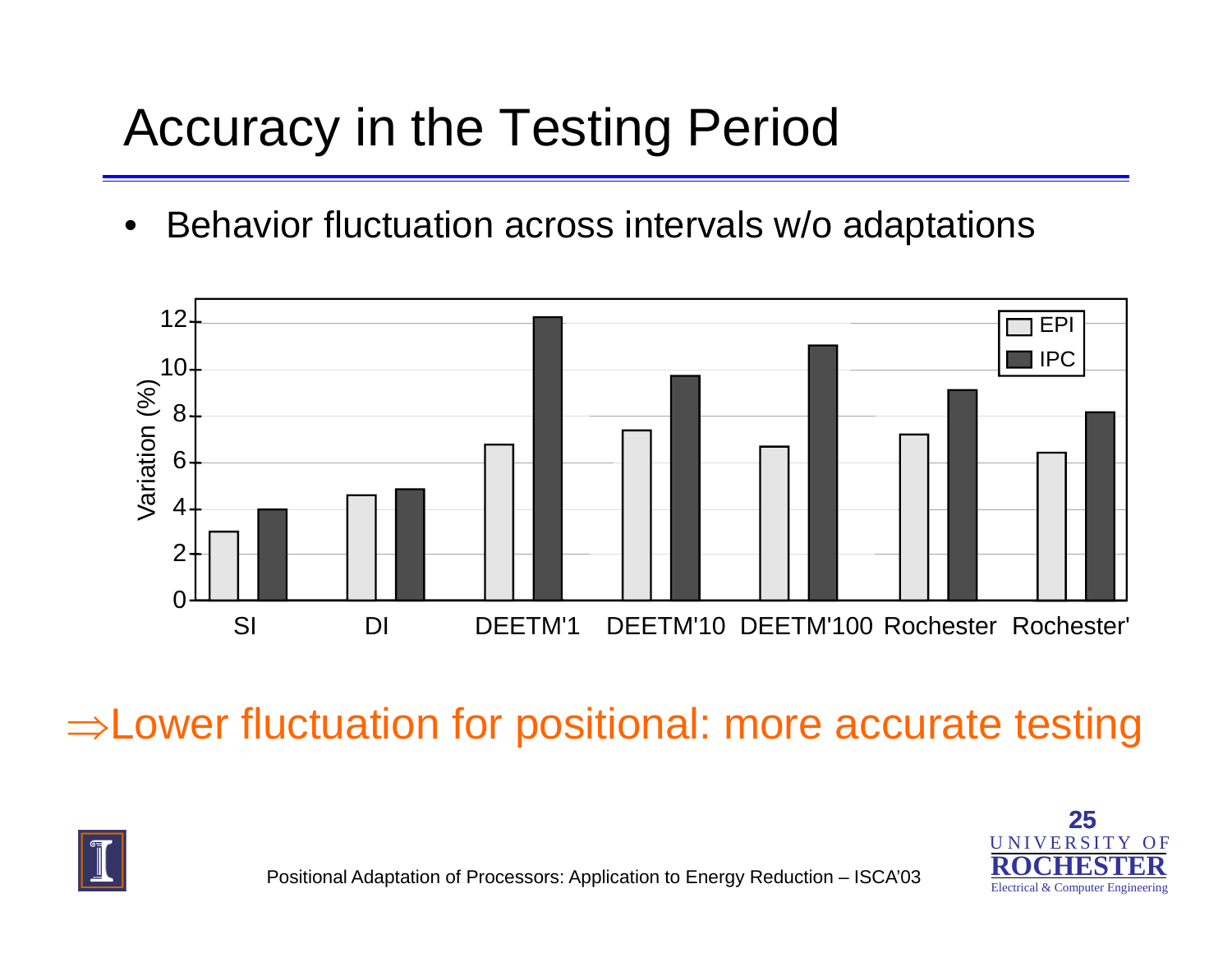#### Related Work

- Temporal schemes (many)
	- –— [Balasubramonian'00] [Bahar'01] [Folegnani'01] …
- Schemes with some positional flavor
	- and the state of the — Adaptation for multimedia [Hughes'01][Sasanka'02]
	- and the state of the Working set signature [Dhodapkar'02]
	- –Hot spot-based reconfiguration [Iyer'01]



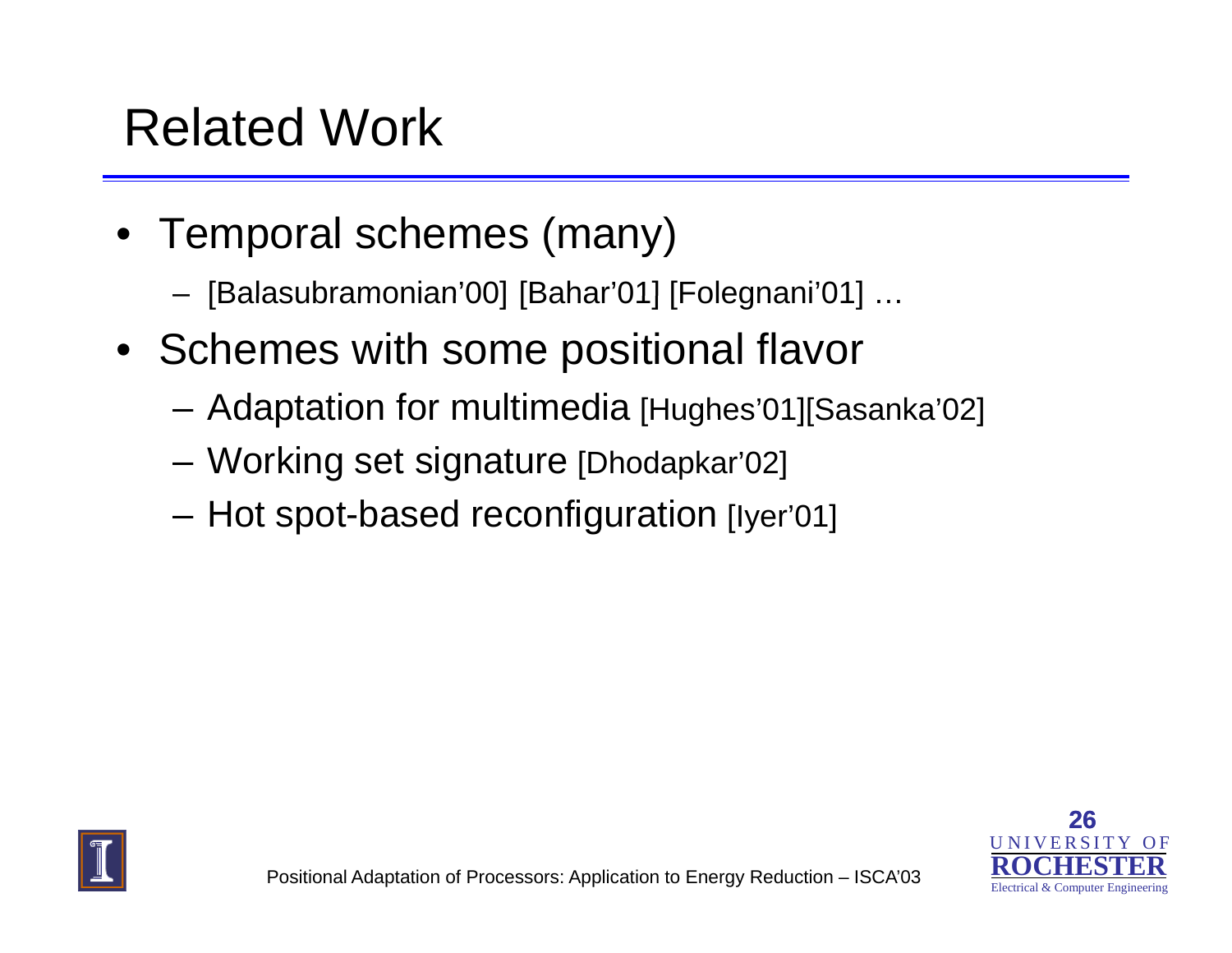#### Conclusions and Future Work

- Positional more effective than temporal schemes
	- Different invocations of same code usually:
		- Have similar behavior
		- $\bullet$  React similarly to the same adaptation
- Code behavior in subroutines appears largely homogenous (to our low-power techniques)
- Positional adaptation not limited to low-power:
	- –Adaptation for high-performance



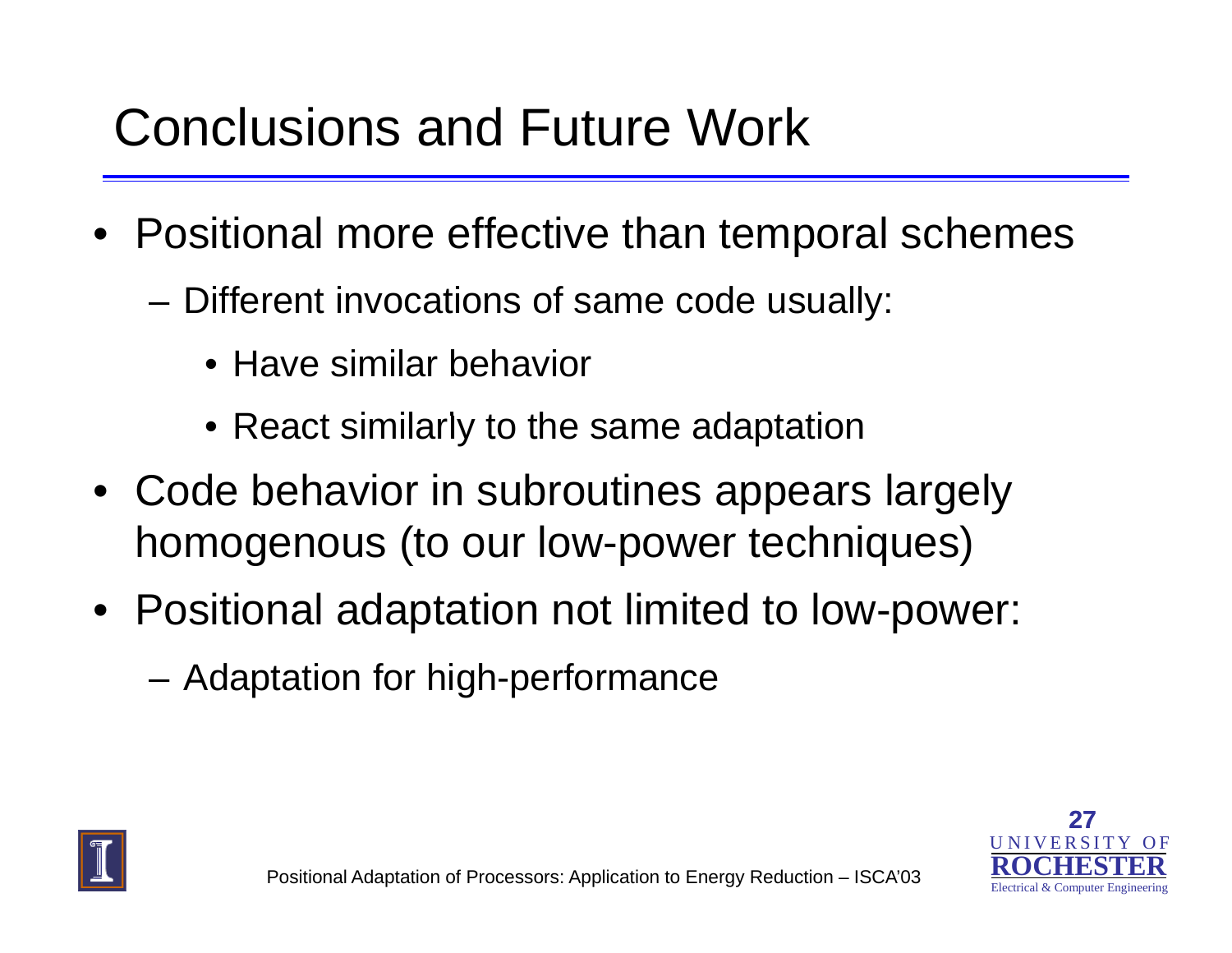## Positional Adaptation of Processors: Application to Energy Reduction

# University of Rochester University of Illinois



http://www.ece.rochester.edu/~mihuang http://iacoma.cs.uiuc.edu

Michael Huang Jose Renau, Josep Torrellas

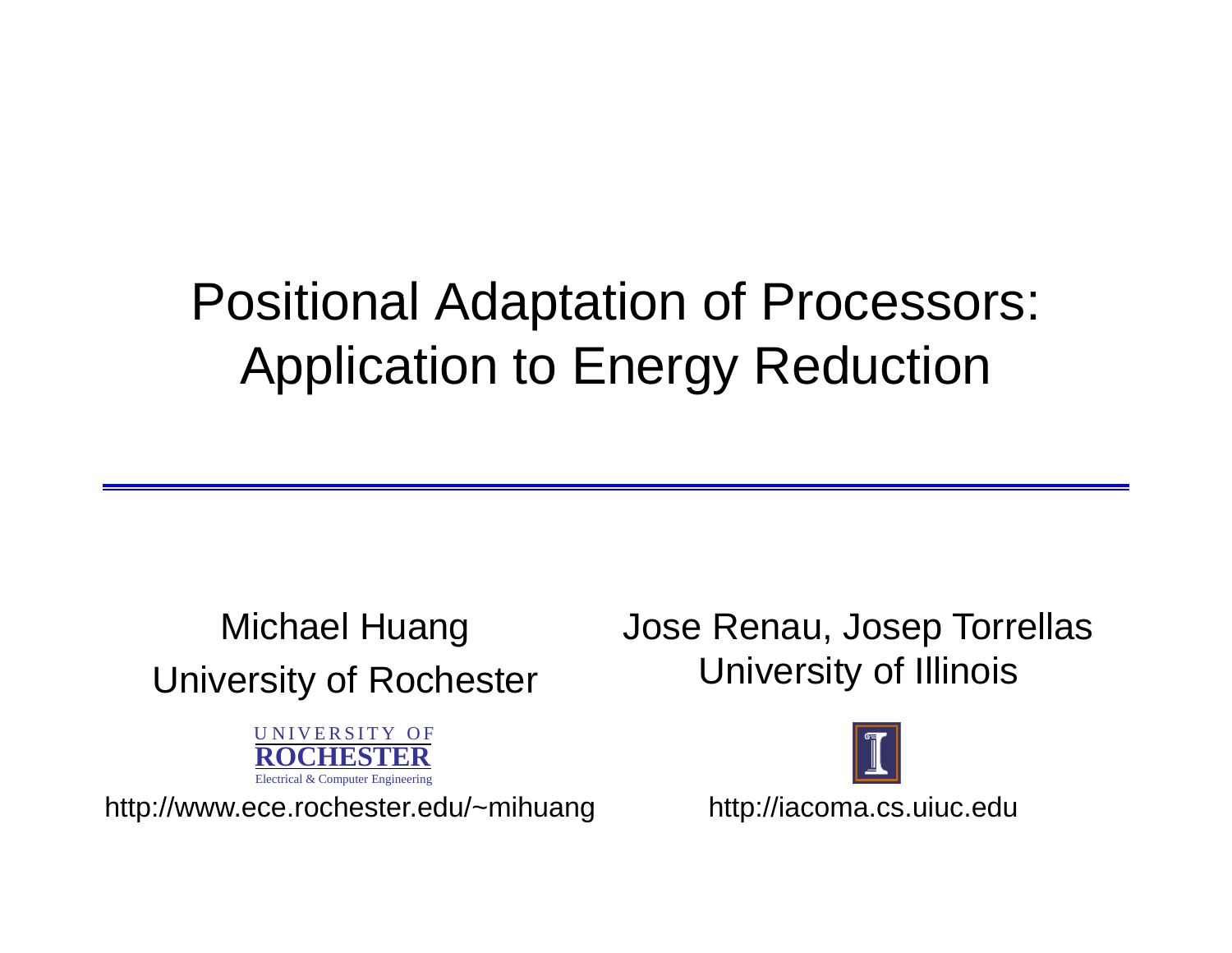#### Reduced *ref* vs. *ref*



#### High variation not due to reduced input set





Positional Adaptation of Processors: Application to Energy Reduction – ISCA'03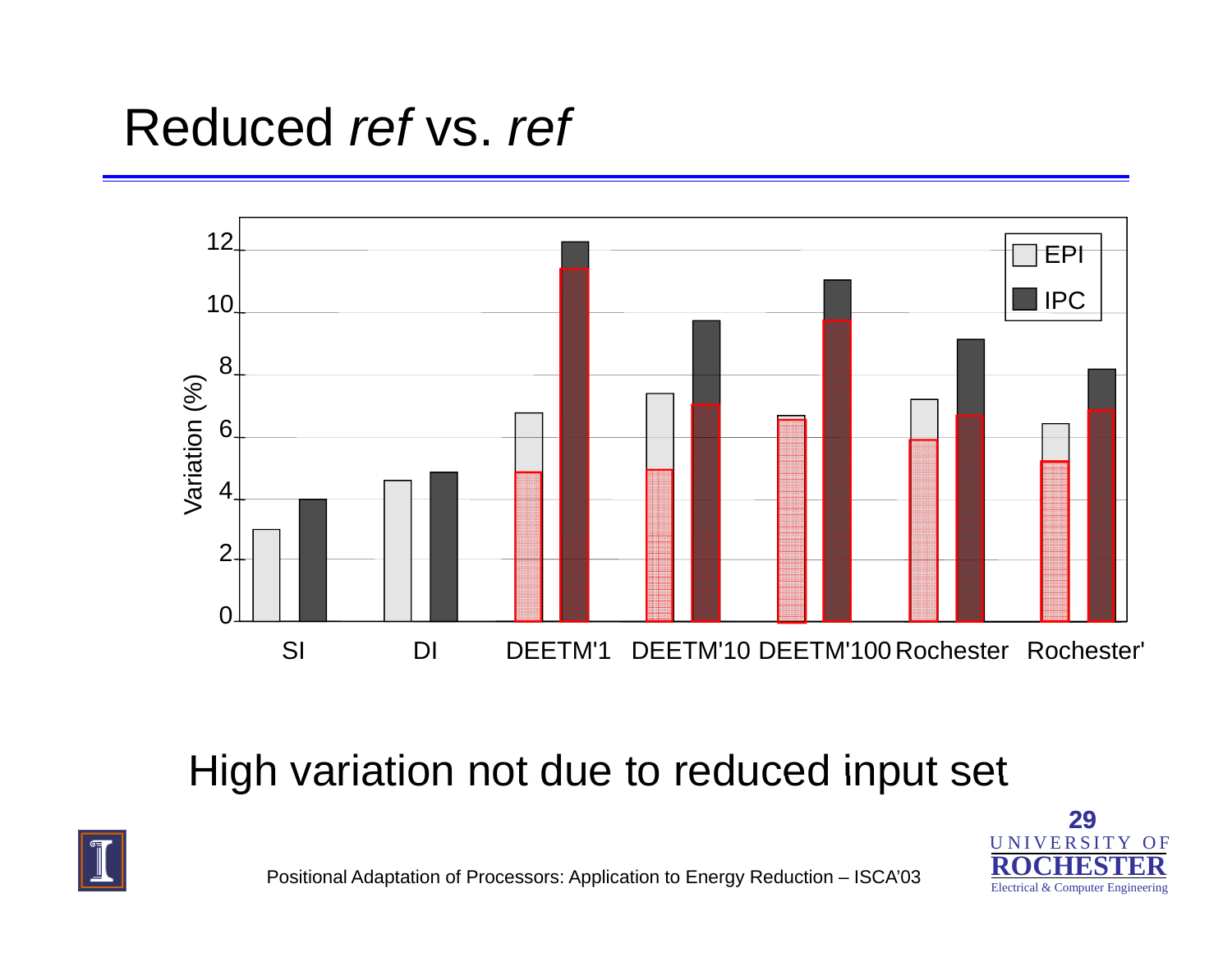#### Influence of Input Sets Small



#### Input-induced variation less than invocation to invocation variation



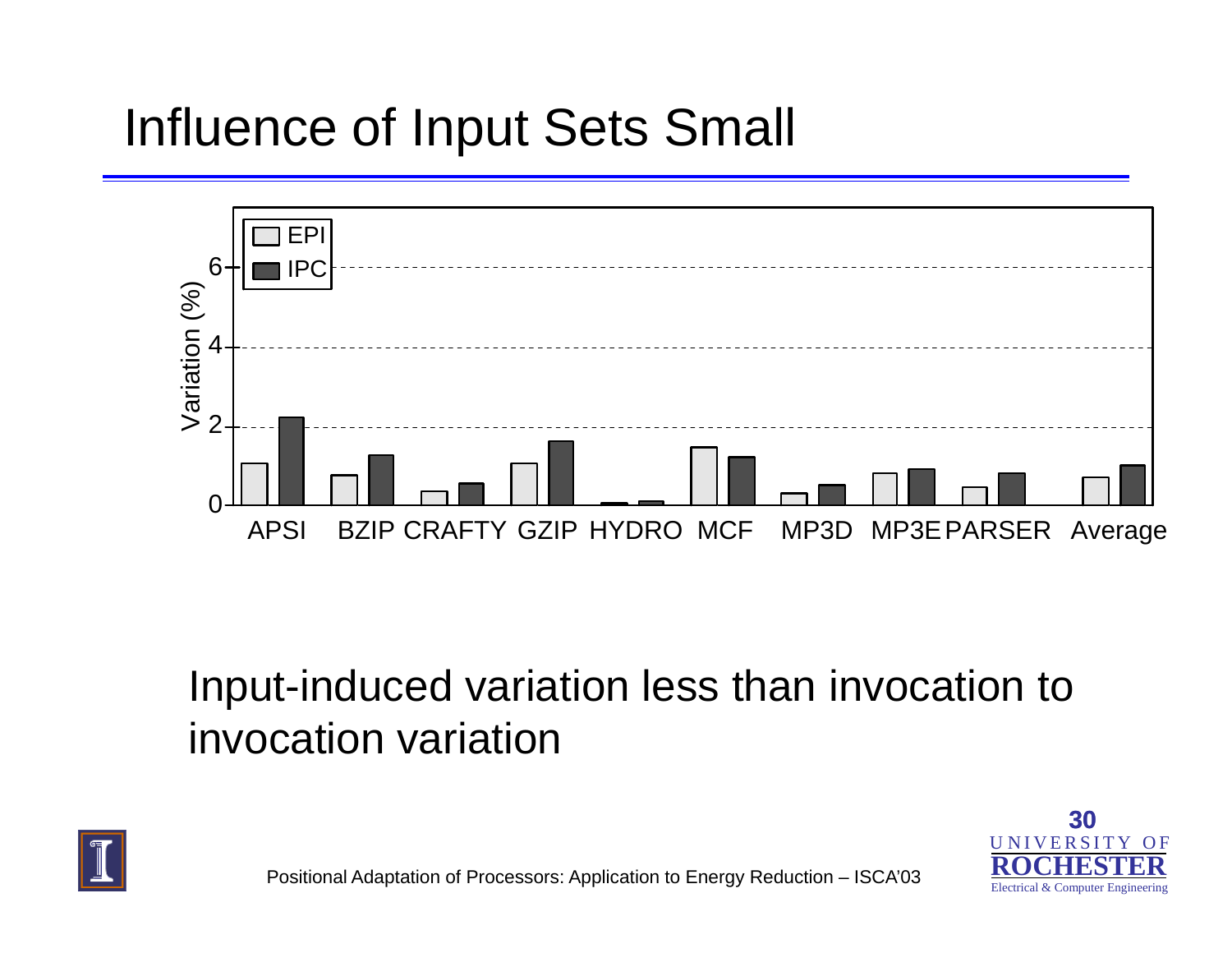#### Impact Variation in the Steady-State



- $\bullet$  Subroutine: homogenous among invocations, heterogeneous across subroutines
- $\bullet$  More sophisticated temporal schemes better identify behavior change



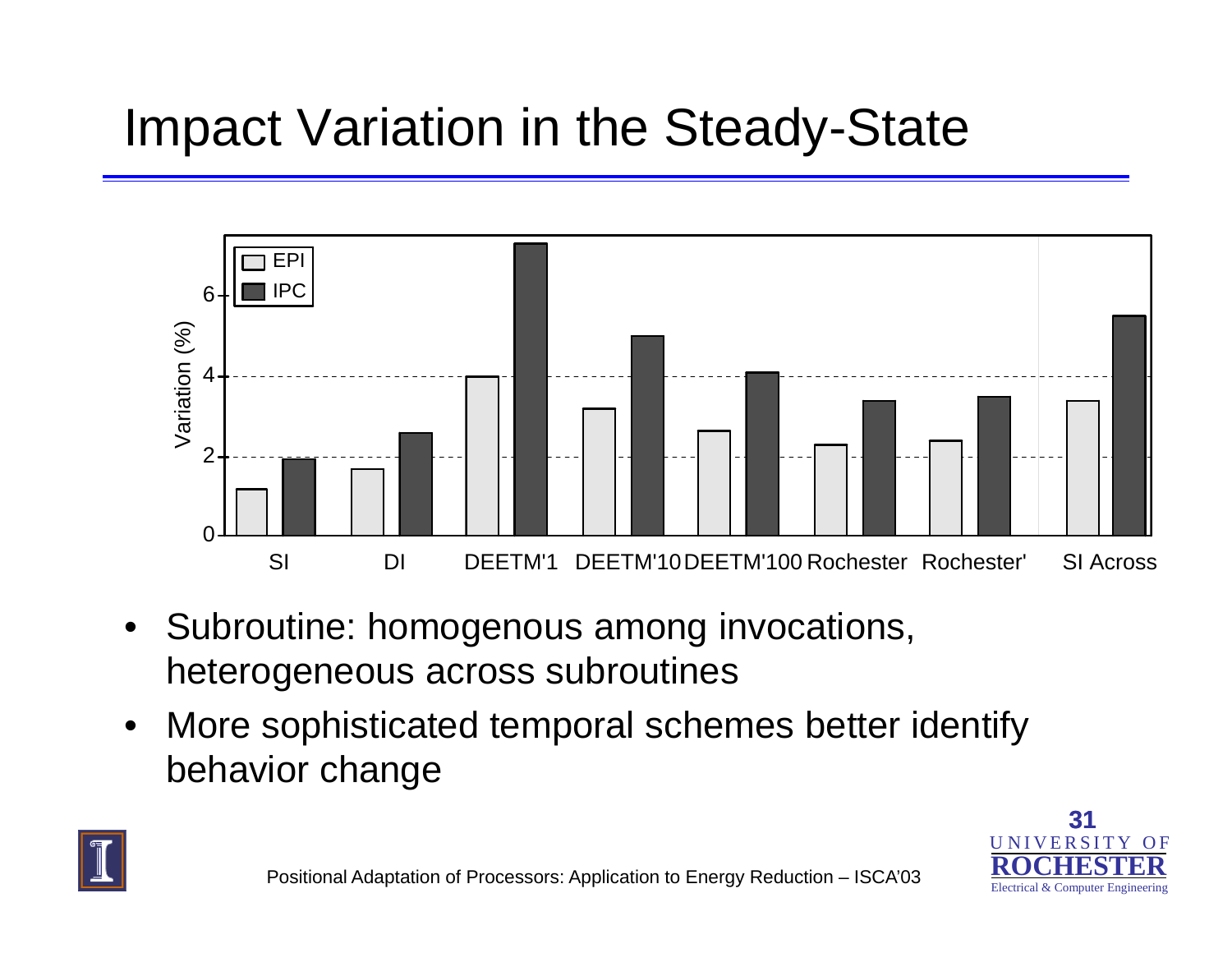# Architectural Support for DIDD

#### Architecture support to

- Identify top subroutines
- Facilitate efficient profiling



Electrical & Computer Engineering